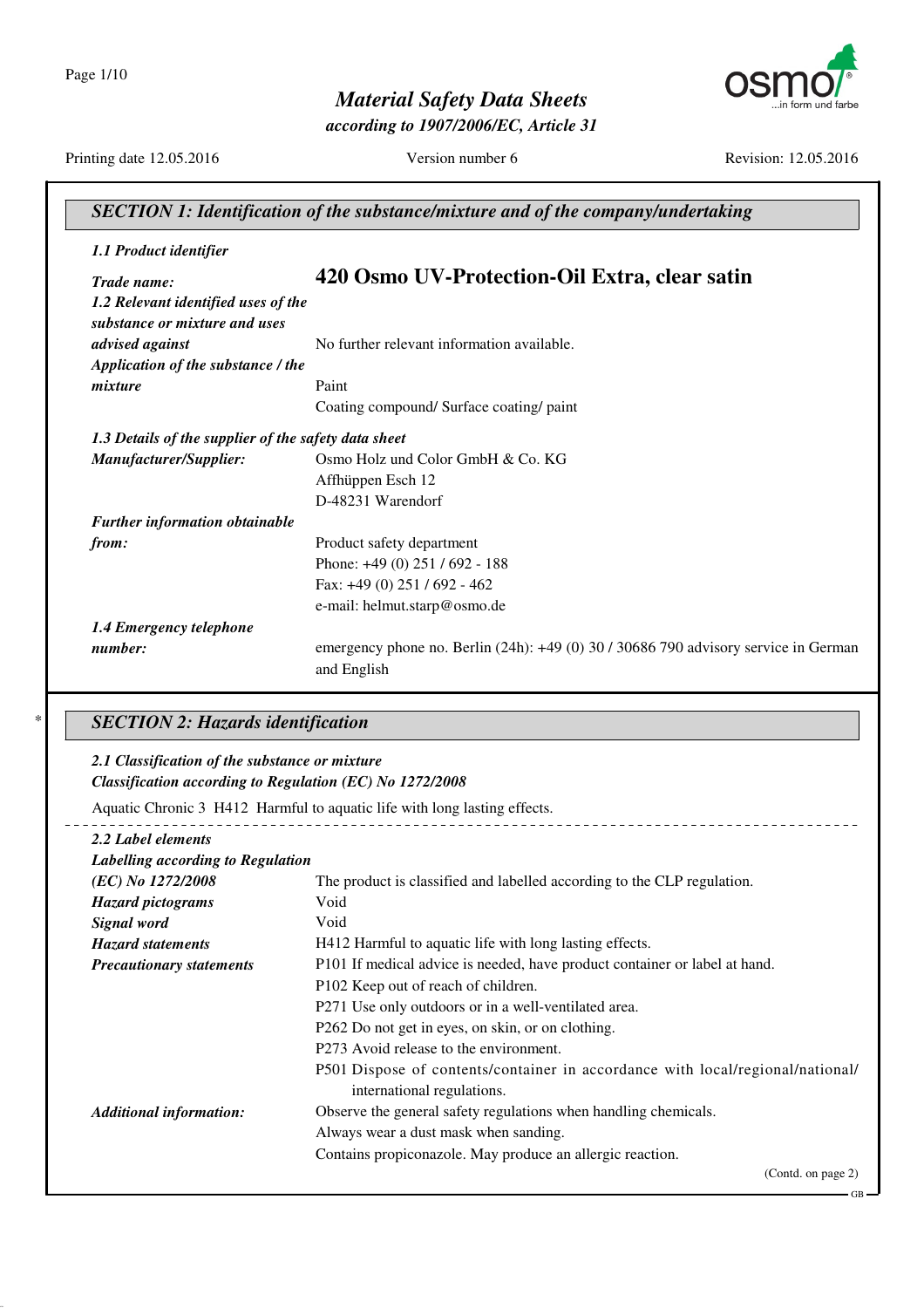Page 2/10

*Material Safety Data Sheets*

*according to 1907/2006/EC, Article 31*



Printing date 12.05.2016 Version number 6 Revision: 12.05.2016

GB

#### *Trade name:* **420 Osmo UV-Protection-Oil Extra, clear satin**

(Contd. of page 1) *Information concerning particular hazards for human and environment:* Warning: Wash out any used cloth impregnated with this product immediately after use or store in an airtight container (danger of self-ignition) *2.3 Other hazards Results of PBT and vPvB assessment PBT:* Not applicable. *vPvB:* Not applicable.

#### \* *SECTION 3: Composition/information on ingredients*

#### *3.2 Mixtures*

*Description:* Mixture of substances listed below with nonhazardous additions.

| <b>Dangerous components:</b>                  |                                                                                                         |              |  |  |
|-----------------------------------------------|---------------------------------------------------------------------------------------------------------|--------------|--|--|
| CAS: 64742-48-9                               | aliphatic hydrocarbons, C10-C13                                                                         | 25-50%       |  |  |
| EC number: 918-481-9                          | $\diamond$ Asp. Tox. 1, H304                                                                            |              |  |  |
| Index number: 649-327-00-6                    |                                                                                                         |              |  |  |
| Reg.nr.: 01-2119457273-39                     |                                                                                                         |              |  |  |
| CAS: 34590-94-8                               | (2-methoxymethylethoxy)propanol                                                                         | $10 - 25\%$  |  |  |
| EINECS: 252-104-2                             | substance with a Community workplace exposure limit                                                     |              |  |  |
| Reg.nr.: 01-2119450011-60                     |                                                                                                         |              |  |  |
| CAS: 127519-17-9                              | A mixture of branched and linear C7-C9 alkyl 3-[3-(2H-benzotriazol-2-yl)-5-                             | $2.5 - 10\%$ |  |  |
| ELINCS: 407-000-3                             | $(1,1$ -dimethyl-ethyl)-4-hydroxyphenyl]propionates                                                     |              |  |  |
|                                               | Index number: $607-281-00-4$ $\sqrt{\frac{2}{2}}$ Aquatic Chronic 2, H411                               |              |  |  |
| Reg.nr.: 01-0000015648-61                     |                                                                                                         |              |  |  |
| CAS: 60207-90-1                               | propiconazole                                                                                           | $\leq 1\%$   |  |  |
| EINECS: 262-104-4                             | $\leftrightarrow$ Aquatic Acute 1, H400; Aquatic Chronic 1, H410; $\leftrightarrow$ Acute Tox. 4, H302; |              |  |  |
| Index number: 613-205-00-0 Skin Sens. 1, H317 |                                                                                                         |              |  |  |
| <b>Additional information:</b>                | For the wording of the listed hazard phrases refer to section 16.                                       |              |  |  |

#### *SECTION 4: First aid measures*

#### *4.1 Description of first aid measures* **General information:** Immediately remove any clothing soiled by the product. Take affected persons out into the fresh air. *After inhalation:* Supply fresh air. If required, provide artificial respiration. Keep patient warm. Consult doctor if symptoms persist. In case of unconsciousness place patient stably in side position for transportation. *After skin contact:* Immediately wash with water and soap and rinse thoroughly. If skin irritation continues, consult a doctor. *After eye contact:* Rinse opened eye for several minutes under running water. Then consult a doctor. (Contd. on page 3)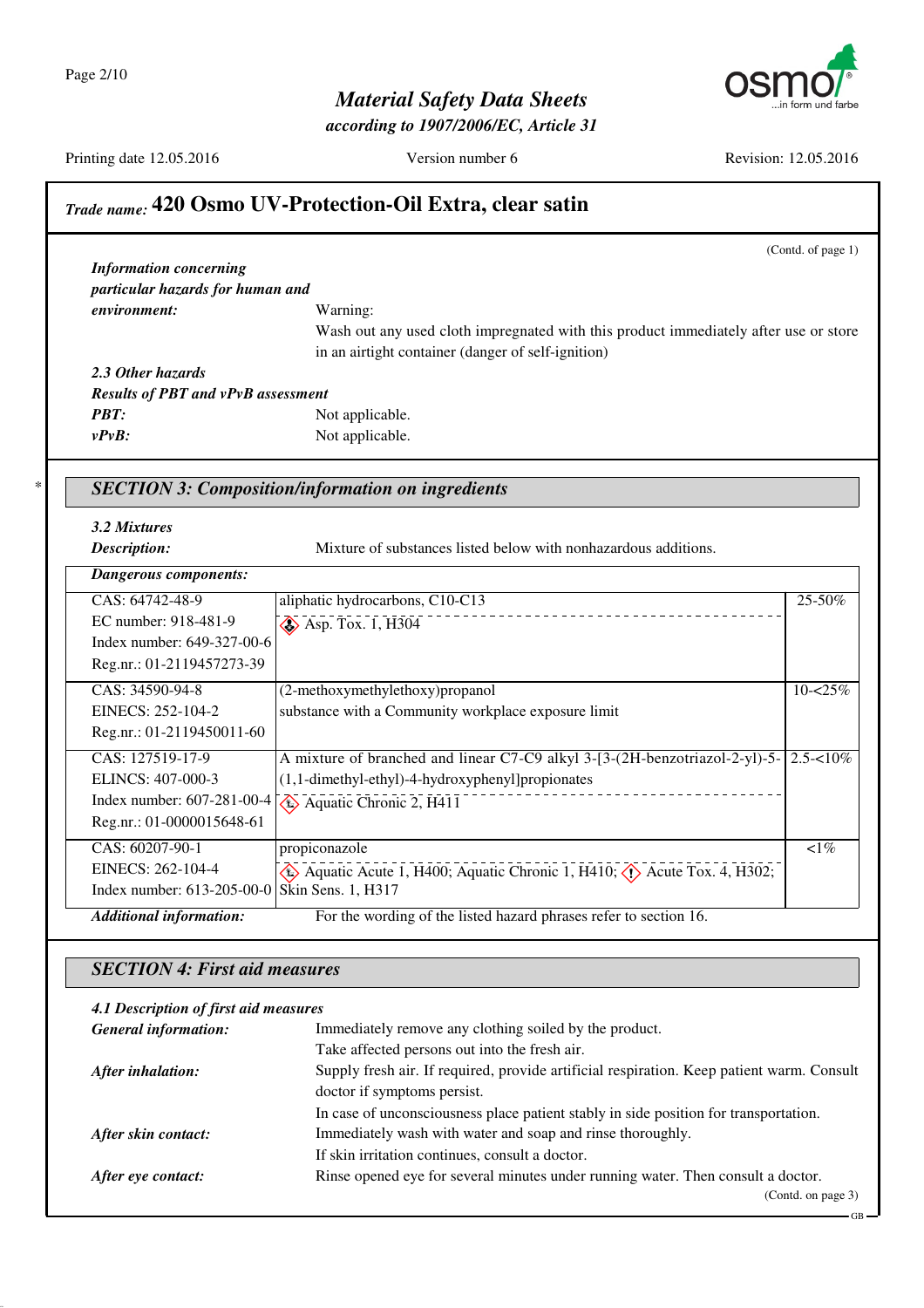

*according to 1907/2006/EC, Article 31*

Printing date 12.05.2016 Version number 6 Revision: 12.05.2016

## *Trade name:* **420 Osmo UV-Protection-Oil Extra, clear satin**

|                                 | (Contd. of page 2)                                                              |  |  |
|---------------------------------|---------------------------------------------------------------------------------|--|--|
| After swallowing:               | Induce vomiting only, if affected person is fully conscious.                    |  |  |
|                                 | If swallowed, seek medical advice immediately and show this container or label. |  |  |
| 4.2 Most important symptoms and |                                                                                 |  |  |
| effects, both acute and delayed | Headache                                                                        |  |  |
|                                 | <b>Disziness</b>                                                                |  |  |
| 4.3 Indication of any immediate |                                                                                 |  |  |
| medical attention and special   |                                                                                 |  |  |
| <i>treatment needed</i>         | No further relevant information available.                                      |  |  |
|                                 |                                                                                 |  |  |

#### *SECTION 5: Firefighting measures*

| 5.1 Extinguishing media          |                                                                                         |  |
|----------------------------------|-----------------------------------------------------------------------------------------|--|
| Suitable extinguishing agents:   | CO2, powder or water spray. Fight larger fires with water spray or alcohol resistant    |  |
|                                  | foam.                                                                                   |  |
| For safety reasons unsuitable    |                                                                                         |  |
| extinguishing agents:            | Water with full jet                                                                     |  |
| 5.2 Special hazards arising from |                                                                                         |  |
| <i>the substance or mixture</i>  | Formation of toxic gases is possible during heating or in case of fire.                 |  |
| 5.3 Advice for firefighters      |                                                                                         |  |
| <b>Protective equipment:</b>     | Mouth respiratory protective device.                                                    |  |
| <b>Additional information</b>    | Cool endangered receptacles with water spray.                                           |  |
|                                  | Dispose of fire debris and contaminated fire fighting water in accordance with official |  |
|                                  | regulations.                                                                            |  |

#### *SECTION 6: Accidental release measures*

| 6.1 Personal precautions,<br>protective equipment and |                                                                                         |
|-------------------------------------------------------|-----------------------------------------------------------------------------------------|
| emergency procedures                                  | Ensure adequate ventilation                                                             |
|                                                       | Keep away from ignition sources.                                                        |
| <b>6.2 Environmental precautions:</b>                 | Inform respective authorities in case of seepage into water course or sewage system.    |
|                                                       | Do not allow to enter sewers/ surface or ground water.                                  |
| 6.3 Methods and material for                          |                                                                                         |
| containment and cleaning up:                          | Warm water and cleansing agent                                                          |
|                                                       | Absorb with liquid-binding material (sand, diatomite, acid binders, universal binders). |
|                                                       | Ensure adequate ventilation.                                                            |
| <b>6.4 Reference to other sections</b>                | See Section 13 for disposal information.                                                |

## *SECTION 7: Handling and storage*

| 7.1 Precautions for safe handling Keep receptacles tightly sealed. |                                          |                    |
|--------------------------------------------------------------------|------------------------------------------|--------------------|
|                                                                    | Use only in well ventilated areas.       |                    |
|                                                                    | Keep away from heat and direct sunlight. |                    |
|                                                                    |                                          | (Contd. on page 4) |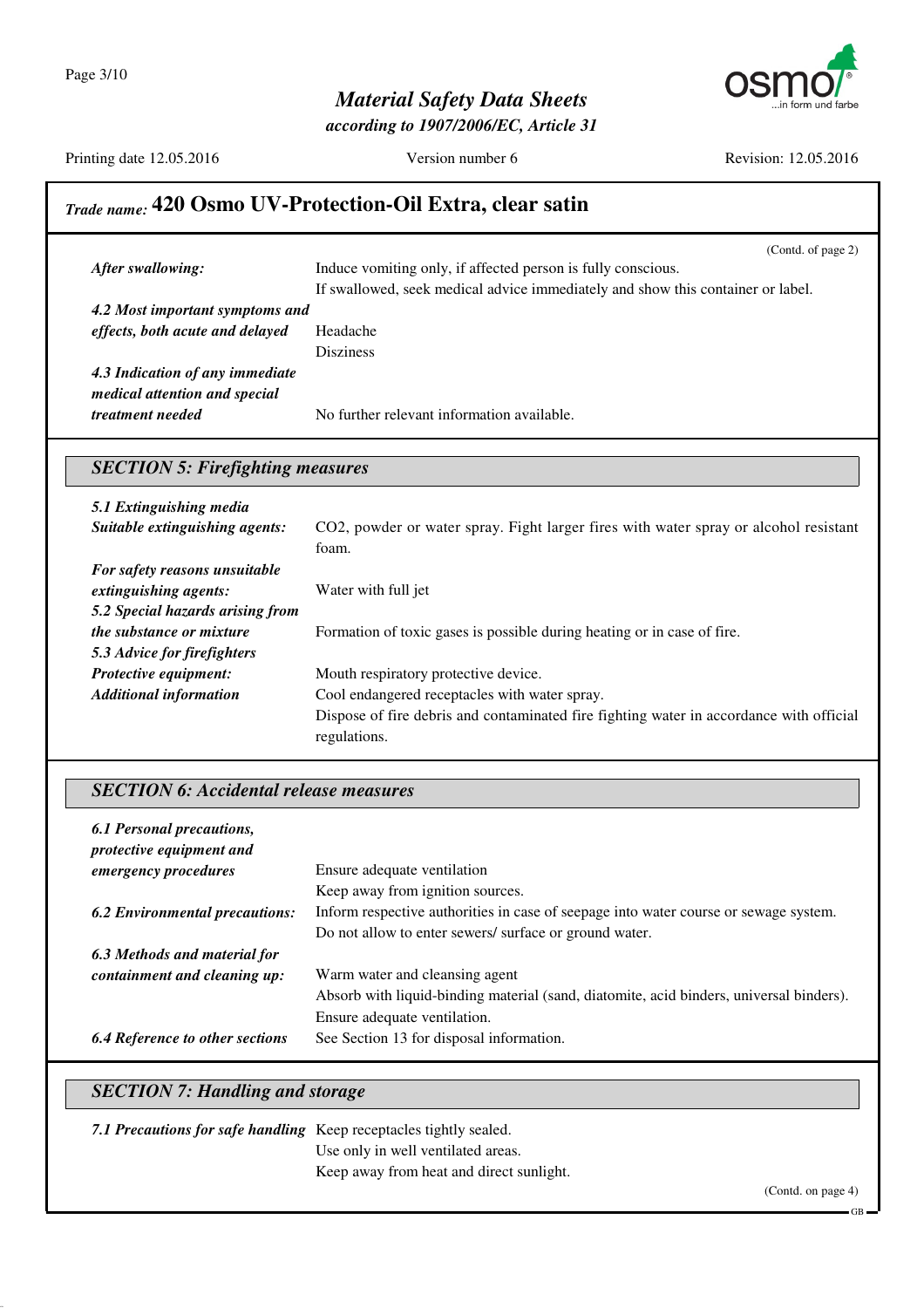

*according to 1907/2006/EC, Article 31*

Printing date 12.05.2016 Version number 6 Revision: 12.05.2016

#### *Trade name:* **420 Osmo UV-Protection-Oil Extra, clear satin**

|                                     |                                                                  | (Contd. of page 3) |
|-------------------------------------|------------------------------------------------------------------|--------------------|
|                                     | Prevent formation of aerosols.                                   |                    |
| <b>Information about fire - and</b> |                                                                  |                    |
| explosion protection:               | Keep ignition sources away - Do not smoke.                       |                    |
|                                     | 7.2 Conditions for safe storage, including any incompatibilities |                    |
| Storage:                            |                                                                  |                    |
| Requirements to be met by           |                                                                  |                    |
| storerooms and receptacles:         | Store only in the original receptacle.                           |                    |
|                                     | Store in a cool location.                                        |                    |
| Information about storage in one    |                                                                  |                    |
| common storage facility:            | Do not store together with alkalis (caustic solutions).          |                    |
|                                     | Do not store together with oxidising and acidic materials.       |                    |
| <b>Further information about</b>    |                                                                  |                    |
| storage conditions:                 | Store receptacle in a well ventilated area.                      |                    |
|                                     | Protect from frost.                                              |                    |
|                                     | Keep container tightly sealed.                                   |                    |
|                                     | Store in cool, dry conditions in well sealed receptacles.        |                    |
| 7.3 Specific end $use(s)$           | No further relevant information available.                       |                    |

#### \* *SECTION 8: Exposure controls/personal protection*

#### *Additional information about*

*design of technical facilities:* No further data; see item 7.

*8.1 Control parameters*

*Ingredients with limit values that require monitoring at the workplace:*

| 64742-48-9 aliphatic hydrocarbons, C10-C13 |                                                                    |  |  |  |
|--------------------------------------------|--------------------------------------------------------------------|--|--|--|
|                                            | TWA $(8 H)$ Long-term value: 1.000 mg/m <sup>3</sup> , 150 ppm ppm |  |  |  |
|                                            | Source: UK SIA                                                     |  |  |  |

### **34590-94-8 (2-methoxymethylethoxy)propanol**

WEL Long-term value: 308 mg/m<sup>3</sup>, 50 ppm Sk

*Additional information:* The lists valid during the making were used as basis.

*8.2 Exposure controls Personal protective equipment: General protective and hygienic measures:* Do not eat, drink, smoke or sniff while working. Do not carry product impregnated cleaning cloths in trouser pockets. Immediately remove all soiled and contaminated clothing Keep away from foodstuffs, beverages and feed. Avoid contact with the eyes and skin. Do not inhale gases / fumes / aerosols. *Respiratory protection:* Use suitable respiratory protective device only when aerosol or mist is formed. (Contd. on page 5)

GB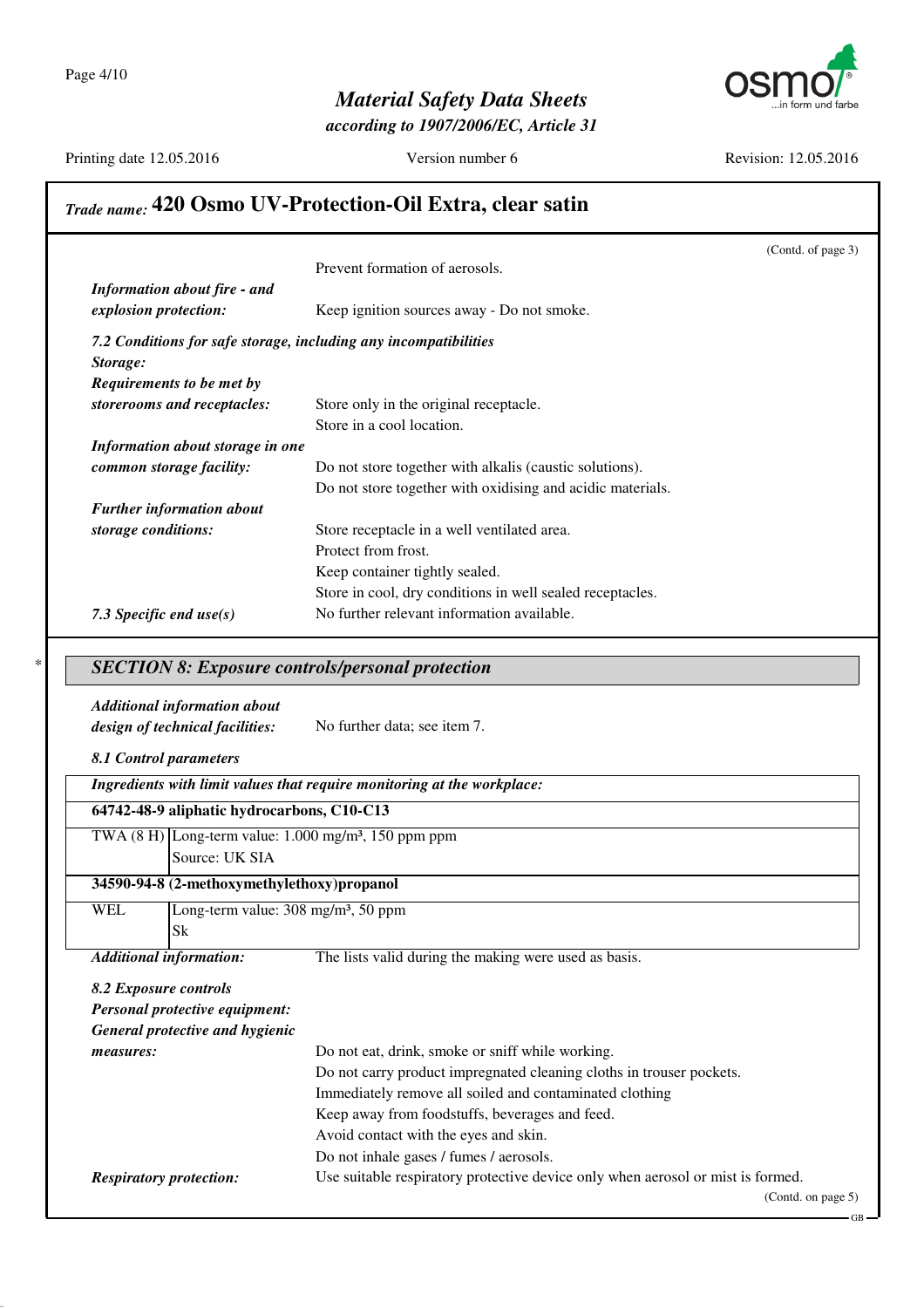

*according to 1907/2006/EC, Article 31*

Printing date 12.05.2016 Version number 6 Revision: 12.05.2016

GB

# *Trade name:* **420 Osmo UV-Protection-Oil Extra, clear satin**

|                                  | (Contd. of page 4)                                                                                                       |
|----------------------------------|--------------------------------------------------------------------------------------------------------------------------|
|                                  | Not necessary if room is well-ventilated.                                                                                |
|                                  | Short term filter device:                                                                                                |
|                                  | Filter A/P2                                                                                                              |
| <b>Protection of hands:</b>      | The glove material has to be impermeable and resistant to the product/ the substance/                                    |
|                                  | the preparation.                                                                                                         |
|                                  | Selection of the glove material on consideration of the penetration times, rates of                                      |
|                                  | diffusion and the degradation                                                                                            |
| <b>Material of gloves</b>        | Nitrile rubber, NBR                                                                                                      |
|                                  | Penetration time of glove material The exact break trough time has to be found out by the manufacturer of the protective |
|                                  | gloves and has to be observed.                                                                                           |
| For the permanent contact gloves |                                                                                                                          |
| made of the following materials  |                                                                                                                          |
| are suitable:                    | Nitrile rubber, NBR                                                                                                      |
|                                  | Recommended thickness of the material: $\geq 0.4$ mm                                                                     |
|                                  | For the mixture of chemicals mentioned below the penetration time has to be at least                                     |
|                                  | 480 minutes (Permeation according to EN 374 Part 3: Level 6).                                                            |
| As protection from splashes      |                                                                                                                          |
| gloves made of the following     |                                                                                                                          |
| materials are suitable:          | Nitrile rubber, NBR                                                                                                      |
| Eye protection:                  | If risk of splashing:                                                                                                    |
|                                  | Safety glasses according to EN 166:2001 (e.g. densely closing frame glasses with side<br>protection)                     |
| <b>Body protection:</b>          | Protective work clothing                                                                                                 |
|                                  |                                                                                                                          |

## *SECTION 9: Physical and chemical properties 9.1 Information on basic physical and chemical properties General Information Appearance:* Form: Fluid *Colour:* According to product specification *Odour:* Mild *Change in condition Melting point/Melting range:* Undetermined. *Boiling point/Boiling range:* > 180 °C *Flash point:*  $\geq 65^{\circ}$ C (DIN EN ISO 2719) *Ignition temperature:* 240 °C **Self-igniting:** Product is not selfigniting. **Danger of explosion:** Product is not explosive. However, formation of explosive air/vapour mixtures are possible. (Contd. on page 6)

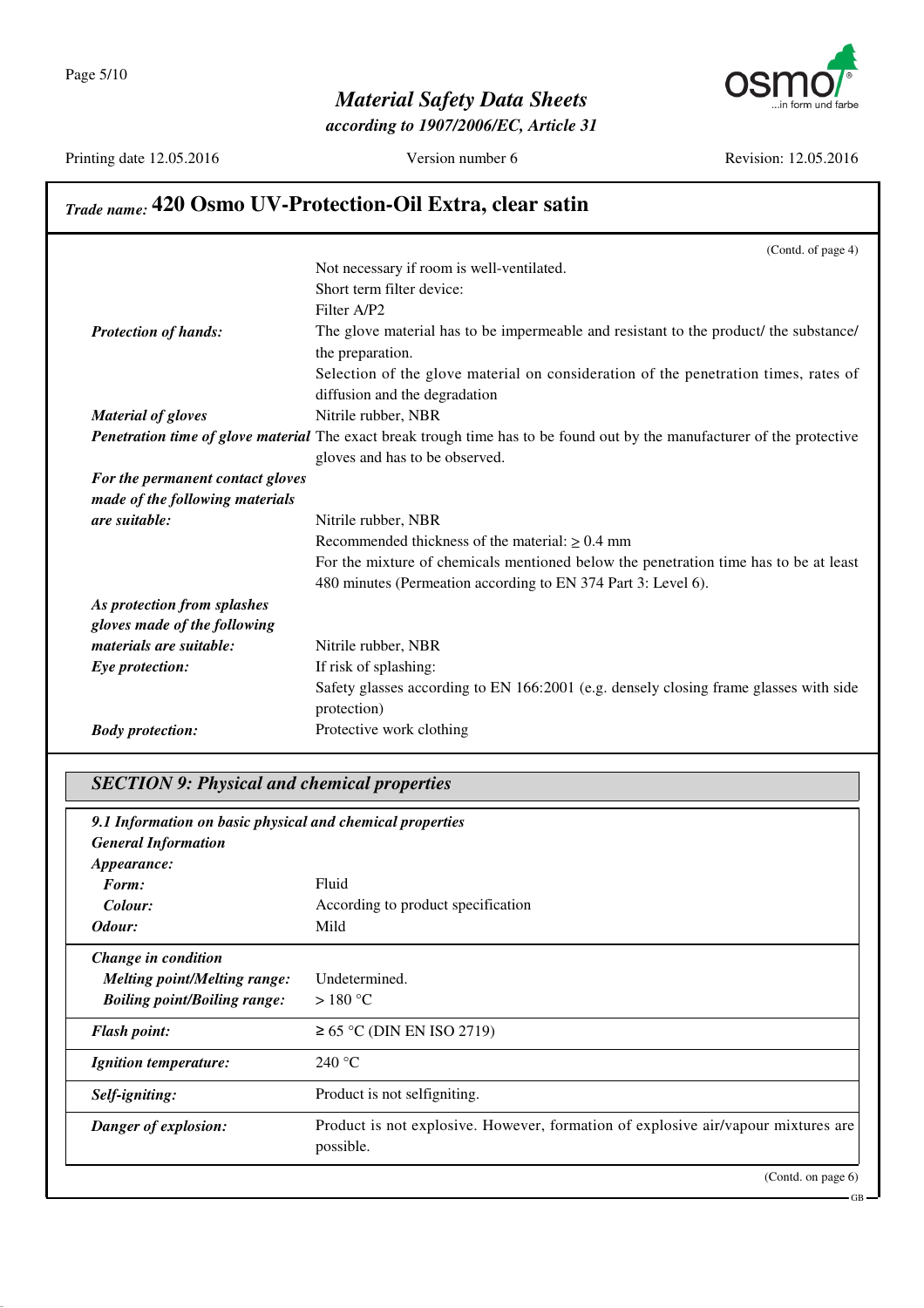

*according to 1907/2006/EC, Article 31*

Printing date 12.05.2016 Version number 6 Revision: 12.05.2016

## *Trade name:* **420 Osmo UV-Protection-Oil Extra, clear satin**

|                                  |                                                 | (Contd. of page 5) |
|----------------------------------|-------------------------------------------------|--------------------|
| <b>Explosion limits:</b>         |                                                 |                    |
| Lower:                           | $0.6$ Vol $%$                                   |                    |
| <b>Upper:</b>                    | 7.0 Vol $%$                                     |                    |
| Density at 20 $\mathrm{C}$ :     | $0.95$ g/cm <sup>3</sup> (DIN 51757)            |                    |
| Solubility in / Miscibility with |                                                 |                    |
| water:                           | Not miscible or difficult to mix.               |                    |
| Viscosity:                       |                                                 |                    |
| Dynamic:                         | Not determined.                                 |                    |
| Kinematic at 40 $^{\circ}$ C:    | $> 21$ mm <sup>2</sup> /s                       |                    |
| Solvent content:                 |                                                 |                    |
| $VOC$ (EC)                       | < 400 g/l (VOC-max. Cat A/e $(2010) = 400$ g/l) |                    |
| 9.2 Other information            | No further relevant information available.      |                    |

| <b>SECTION 10: Stability and reactivity</b> |  |  |  |
|---------------------------------------------|--|--|--|
|---------------------------------------------|--|--|--|

| <b>10.1 Reactivity</b><br>10.2 Chemical stability           | No further relevant information available.                                           |
|-------------------------------------------------------------|--------------------------------------------------------------------------------------|
| <b>Thermal decomposition /</b><br>conditions to be avoided: | No decomposition if used and stored according to specifications.                     |
| 10.3 Possibility of hazardous                               |                                                                                      |
| reactions                                                   | Reacts with fabric soaked in the product (e.g. cleaning wool).                       |
| <b>10.4 Conditions to avoid</b>                             | No further relevant information available.                                           |
| 10.5 Incompatible materials:                                | No further relevant information available.                                           |
| 10.6 Hazardous decomposition                                |                                                                                      |
| <i>products:</i>                                            | Formation of toxic gases is possible during heating or in case of fire.              |
|                                                             | Carbon monoxide and carbon dioxide                                                   |
|                                                             | Nitrogen oxides (NOx)                                                                |
| <b>Additional information:</b>                              | Warning:                                                                             |
|                                                             | Wash out any used cloth impregnated with this product immediately after use or store |
|                                                             | in an airtight container (danger of self-ignition)                                   |

#### \* *SECTION 11: Toxicological information*

| 11.1 Information on toxicological effects                                                  |      |                                 |                    |
|--------------------------------------------------------------------------------------------|------|---------------------------------|--------------------|
| <b>Acute toxicity</b><br>Based on available data, the classification criteria are not met. |      |                                 |                    |
| LD/LC50 values relevant for classification:                                                |      |                                 |                    |
| 64742-48-9 aliphatic hydrocarbons, C10-C13                                                 |      |                                 |                    |
| Oral                                                                                       | LD50 | $>$ 5000 mg/kg (rat) (OECD 401) |                    |
|                                                                                            |      |                                 | (Contd. on page 7) |

GB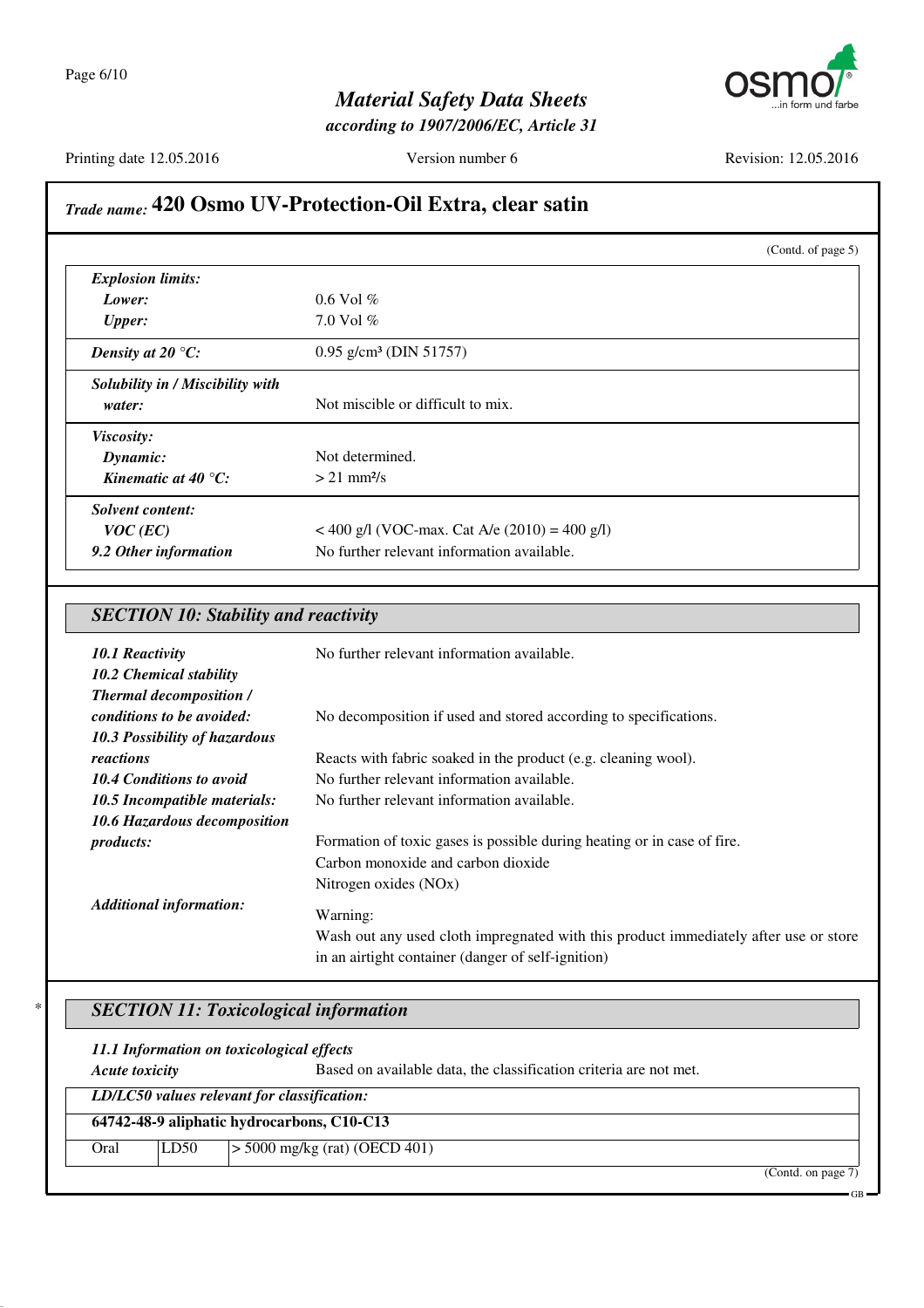*according to 1907/2006/EC, Article 31*



GB

# *Trade name:* **420 Osmo UV-Protection-Oil Extra, clear satin**

|                      |                                                |                                       | (Contd. of page 6)                                                                                             |
|----------------------|------------------------------------------------|---------------------------------------|----------------------------------------------------------------------------------------------------------------|
| Dermal               | LD50                                           |                                       | $>$ 5000 mg/kg (rat) (OECD 402)                                                                                |
|                      | Inhalative $ LC50/4h 21$ mg/l (rat) (OECD 403) |                                       |                                                                                                                |
|                      |                                                |                                       | 127519-17-9 A mixture of branched and linear C7-C9 alkyl 3-[3-(2H-benzotriazol-2-yl)-5-(1,1-dimethyl-ethyl)-4- |
|                      |                                                | hydroxyphenyl]propionates             |                                                                                                                |
|                      |                                                | Inhalative $ LC50/4h  > 5$ mg/l (rat) |                                                                                                                |
|                      | 60207-90-1 propiconazole                       |                                       |                                                                                                                |
| Oral                 | LD50                                           |                                       | 1517 mg/kg (rat) (OECD-Prüfrichtlinie 401)                                                                     |
| Dermal               | LD50                                           | $> 4000$ mg/kg (rat)                  |                                                                                                                |
|                      |                                                |                                       | Inhalative LC50 / 4h 5.8 mg/l (rat) (403 Acute Ihalation Toxicity)                                             |
|                      | Primary irritant effect:                       |                                       |                                                                                                                |
|                      | <b>Skin corrosion/irritation</b>               |                                       | At long or repeated contact with skin it may cause dermatitis due to the degreasing                            |
|                      |                                                |                                       | effect of the solvent.                                                                                         |
|                      | Serious eye damage/irritation                  |                                       | Based on available data, the classification criteria are not met.                                              |
|                      |                                                | Respiratory or skin sensitisation     | Based on available data, the classification criteria are not met.                                              |
| <b>Sensitisation</b> |                                                |                                       | Contains propiconazole. May produce an allergic reaction.                                                      |
|                      |                                                |                                       | <b>CMR</b> effects (carcinogenity, mutagenicity and toxicity for reproduction)                                 |
|                      | <b>Germ cell mutagenicity</b>                  |                                       | Based on available data, the classification criteria are not met.                                              |
|                      | Carcinogenicity                                |                                       | Based on available data, the classification criteria are not met.                                              |
|                      | Reproductive toxicity                          |                                       | Based on available data, the classification criteria are not met.                                              |
|                      | <b>STOT-single exposure</b>                    |                                       | Based on available data, the classification criteria are not met.                                              |
|                      | <b>STOT-repeated exposure</b>                  |                                       | Based on available data, the classification criteria are not met.                                              |
|                      | <b>Aspiration hazard</b>                       |                                       | Based on available data, the classification criteria are not met.                                              |
|                      | <b>SECTION 12: Ecological information</b>      |                                       |                                                                                                                |
|                      |                                                |                                       |                                                                                                                |
|                      | 12.1 Toxicity                                  |                                       |                                                                                                                |
|                      | <b>Aquatic toxicity:</b>                       |                                       |                                                                                                                |
|                      | 64742-48-9 aliphatic hydrocarbons, C10-C13     |                                       |                                                                                                                |
|                      | $> 1000$ mg/l (daphnia) (OECD 202)<br>EC50/48h |                                       |                                                                                                                |
|                      | $> 1000$ mg/l (algae) (OECD 201)<br>EC50/72h   |                                       |                                                                                                                |

LC50 / 96h  $\vert$  > 1000 mg/l (fish) (OECD 203) Biolog. Abbaubarkeit (-) (leicht abbaubar)

| 127519-17-9 A mixture of branched and linear C7-C9 alkyl 3-[3-(2H-benzotriazol-2-yl)-5-(1,1-dimethyl-ethyl)-4- |                                                            |  |
|----------------------------------------------------------------------------------------------------------------|------------------------------------------------------------|--|
| hydroxyphenyl]propionates                                                                                      |                                                            |  |
| EC50/48h                                                                                                       | 3.2 mg/l mg/l (daphnia) (OECD-Richtlinie 202, Teil 1)      |  |
| Biokonz.-Faktor                                                                                                | $\leq$ 3 (-) (OECD-Richtlinie 305 C)                       |  |
| 60207-90-1 propiconazole                                                                                       |                                                            |  |
| $EC$ 50 / 48h                                                                                                  | 10.2 mg/l (daphnia) (202 Daphnia sp. acute Immobilization) |  |
|                                                                                                                | (Cond. on page 8)                                          |  |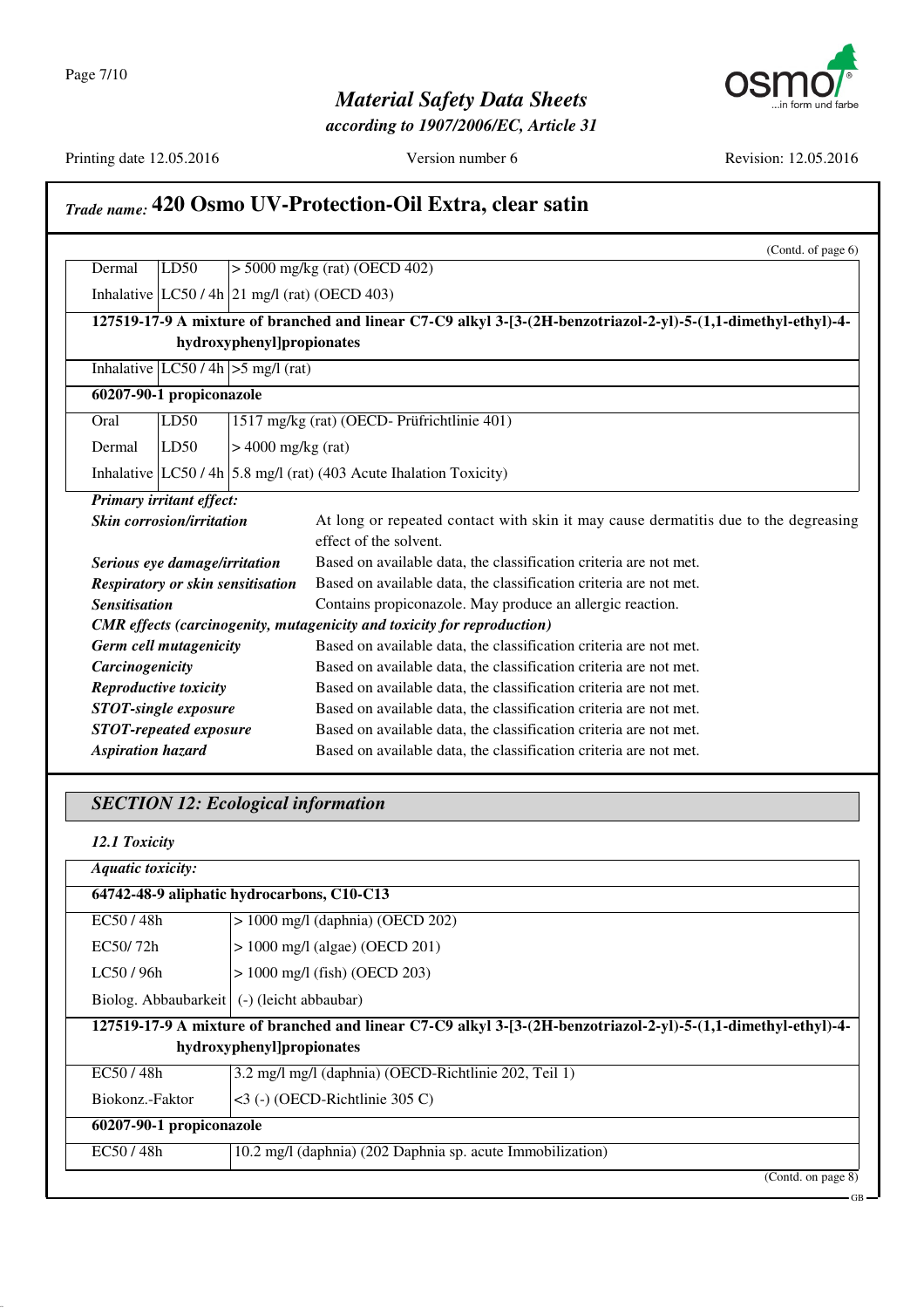

*according to 1907/2006/EC, Article 31*



Printing date 12.05.2016 Version number 6 Revision: 12.05.2016

## *Trade name:* **420 Osmo UV-Protection-Oil Extra, clear satin**

|                                                                                                          | (Contd. of page 7)                                                            |  |
|----------------------------------------------------------------------------------------------------------|-------------------------------------------------------------------------------|--|
| EC50/72h                                                                                                 | 9 mg/l (algae) (201 Alga Growth, Inhibition Test (Biomasse))                  |  |
| LC50/96h                                                                                                 | 4.3 mg/l (fish) (203 Fish Acute Toxicity)                                     |  |
| LC50/48h                                                                                                 | $10.2 \text{ mg/l}$ (fish)                                                    |  |
|                                                                                                          | 12.2 Persistence and degradability No further relevant information available. |  |
| 12.3 Bioaccumulative potential                                                                           | No further relevant information available.                                    |  |
| 12.4 Mobility in soil                                                                                    | No further relevant information available.                                    |  |
| Additional ecological information:                                                                       |                                                                               |  |
| <b>General notes:</b><br>Water hazard class 2 (German Regulation) (Self-assessment): hazardous for water |                                                                               |  |
|                                                                                                          | Danger to drinking water if even small quantities leak into the ground.       |  |
| 12.5 Results of PBT and vPvB assessment                                                                  |                                                                               |  |
| <b>PRT:</b>                                                                                              | Not applicable.                                                               |  |
| $v P v B$ :                                                                                              | Not applicable.                                                               |  |
| 12.6 Other adverse effects                                                                               | No further relevant information available.                                    |  |

#### *SECTION 13: Disposal considerations*

#### *13.1 Waste treatment methods*

**Recommendation** Must not be disposed together with household garbage. Do not allow product to reach sewage system.

| European waste catalogue |                                                                                            |  |
|--------------------------|--------------------------------------------------------------------------------------------|--|
|                          | 08 01 11 waste paint and varnish containing organic solvents or other dangerous substances |  |
|                          | 15 01 10   packaging containing residues of or contaminated by dangerous substances        |  |
|                          |                                                                                            |  |

*Uncleaned packaging: Recommendation:* Disposal must be made according to official regulations. *Recommended cleansing agents:* Solvent naphtha

| 14.1 UN-Number                  |                                  |  |
|---------------------------------|----------------------------------|--|
| ADR, ADN, IMDG, IATA            | Void                             |  |
| 14.2 UN proper shipping name    | not classified as dangerous good |  |
| <b>ADR</b>                      | Void                             |  |
| ADN, IMDG, IATA                 | Void                             |  |
| 14.3 Transport hazard class(es) |                                  |  |
| ADR, ADN, IMDG, IATA            |                                  |  |
| <b>Class</b>                    | Void                             |  |

GB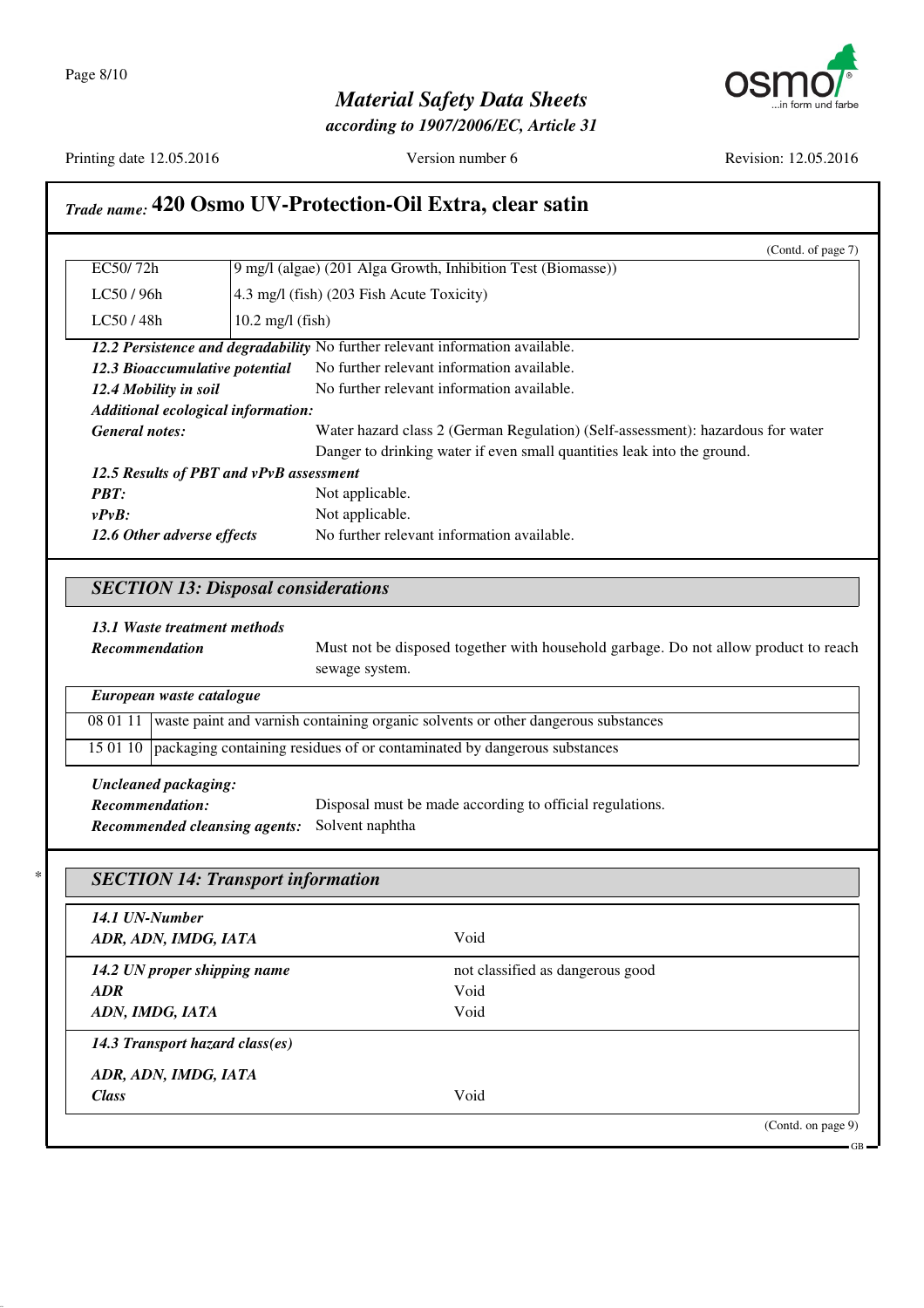

*according to 1907/2006/EC, Article 31*

Printing date 12.05.2016 Version number 6 Revision: 12.05.2016

### *Trade name:* **420 Osmo UV-Protection-Oil Extra, clear satin**

|                                                        | (Contd. of page $8$ )                                                    |
|--------------------------------------------------------|--------------------------------------------------------------------------|
| 14.4 Packing group<br>ADR, IMDG, IATA                  | Void                                                                     |
| 14.5 Environmental hazards:                            |                                                                          |
| Marine pollutant:                                      | N <sub>0</sub>                                                           |
| 14.6 Special precautions for user                      | Not applicable.                                                          |
| 14.7 Transport in bulk according to Annex II of Marpol |                                                                          |
| and the IBC Code                                       | Not applicable.                                                          |
| Transport/Additional information:                      | This product is not hazardous according to Dangerous Goods<br>Regulation |
| <b>UN</b> "Model Regulation":                          | Void                                                                     |

#### *SECTION 15: Regulatory information*

*15.1 Safety, health and environmental regulations/legislation specific for the substance or mixture*

*National regulations:*

*VOC* (*EC*)  $<$  400 g/l (VOC-max. Cat A/e (2010) = 400 g/l) *15.2 Chemical safety assessment:* A Chemical Safety Assessment has not been carried out.

#### *SECTION 16: Other information*

This information is based on our present knowledge. However, this shall not constitute a guarantee for any specific product features and shall not establish a legally valid contractual relationship.

| <b>Relevant phrases</b>         | H302 Harmful if swallowed.                                                                                                                                            |  |
|---------------------------------|-----------------------------------------------------------------------------------------------------------------------------------------------------------------------|--|
|                                 | H304 May be fatal if swallowed and enters airways.                                                                                                                    |  |
|                                 | H317 May cause an allergic skin reaction.                                                                                                                             |  |
|                                 | H400 Very toxic to aquatic life.                                                                                                                                      |  |
|                                 | H410 Very toxic to aquatic life with long lasting effects.                                                                                                            |  |
|                                 | H411 Toxic to aquatic life with long lasting effects.                                                                                                                 |  |
| <b>Department issuing MSDS:</b> | product safety department                                                                                                                                             |  |
| Contact:                        | Hr. Dr. Starp                                                                                                                                                         |  |
| Abbreviations and acronyms:     | ADR: Accord européen sur le transport des marchandises dangereuses par Route (European Agreement<br>concerning the International Carriage of Dangerous Goods by Road) |  |
|                                 | IMDG: International Maritime Code for Dangerous Goods                                                                                                                 |  |
|                                 | IATA: International Air Transport Association                                                                                                                         |  |
|                                 | GHS: Globally Harmonised System of Classification and Labelling of Chemicals                                                                                          |  |
|                                 | EINECS: European Inventory of Existing Commercial Chemical Substances                                                                                                 |  |
|                                 | ELINCS: European List of Notified Chemical Substances                                                                                                                 |  |
|                                 | CAS: Chemical Abstracts Service (division of the American Chemical Society)                                                                                           |  |
|                                 | VOC: Volatile Organic Compounds (USA, EU)                                                                                                                             |  |
|                                 | LC50: Lethal concentration, 50 percent                                                                                                                                |  |
|                                 | LD50: Lethal dose, 50 percent                                                                                                                                         |  |
|                                 | (Contd. on page $10$ )                                                                                                                                                |  |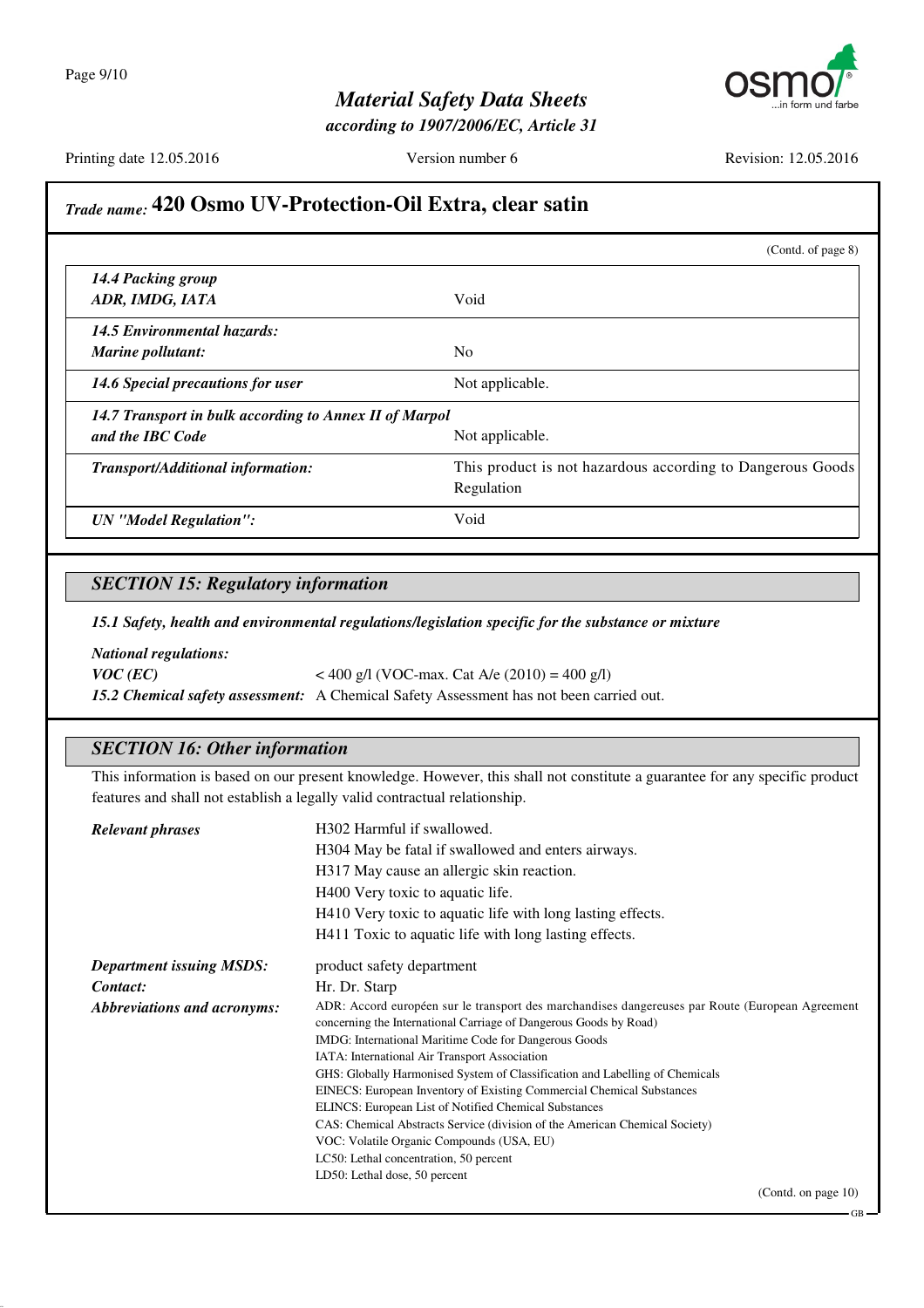

*according to 1907/2006/EC, Article 31*

Printing date 12.05.2016 Version number 6 Revision: 12.05.2016

## *Trade name:* **420 Osmo UV-Protection-Oil Extra, clear satin**

(Contd. of page 9)

GB

PBT: Persistent, Bioaccumulative and Toxic vPvB: very Persistent and very Bioaccumulative Acute Tox. 4: Acute toxicity, Hazard Category 4 Skin Sens. 1: Sensitisation - Skin, Hazard Category 1 Asp. Tox. 1: Aspiration hazard, Hazard Category 1 Aquatic Acute 1: Hazardous to the aquatic environment - AcuteHazard, Category 1 Aquatic Chronic 1: Hazardous to the aquatic environment - Chronic Hazard, Category 1 Aquatic Chronic 2: Hazardous to the aquatic environment - Chronic Hazard, Category 2 Aquatic Chronic 3: Hazardous to the aquatic environment - Chronic Hazard, Category 3

*\* Data compared to the previous version altered.*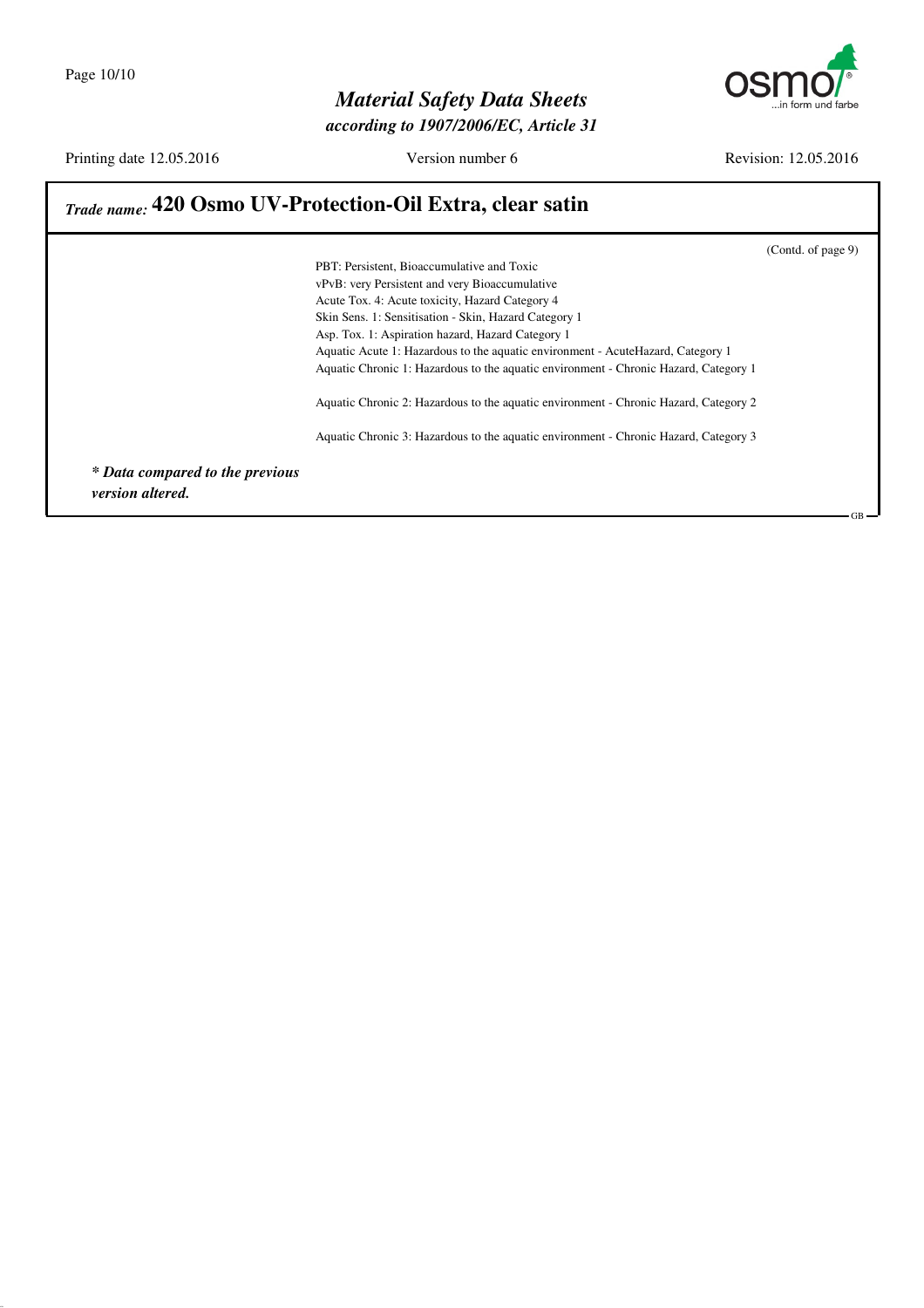Page 1/9



*according to 1907/2006/EC, Article 31*



Printing date 29.02.2016 Version number 5 Revision: 29.02.2016

| 1.1 Product identifier                                               |                                                                                     |
|----------------------------------------------------------------------|-------------------------------------------------------------------------------------|
| Trade name:                                                          | <b>UV-Protection-Oil Extra tinted</b>                                               |
| Article number:                                                      | 425 Oak, 428 Cedar, 429 Natural                                                     |
| 1.2 Relevant identified uses of the<br>substance or mixture and uses |                                                                                     |
| advised against                                                      | No further relevant information available.                                          |
| Application of the substance / the                                   |                                                                                     |
| mixture                                                              | Coating compound/ Surface coating/ paint                                            |
|                                                                      | Paint                                                                               |
| 1.3 Details of the supplier of the safety data sheet                 |                                                                                     |
| Manufacturer/Supplier:                                               | Osmo Holz und Color GmbH & Co. KG                                                   |
|                                                                      | Affhüppen Esch 12                                                                   |
|                                                                      | D-48231 Warendorf                                                                   |
| Further information obtainable                                       |                                                                                     |
| from:                                                                | Product safety department                                                           |
|                                                                      | Phone: +49 (0) 251 / 692 - 188                                                      |
|                                                                      | Fax: $+49(0)$ 251 / 692 - 462                                                       |
|                                                                      | e-mail: helmut.starp@osmo.de                                                        |
| 1.4 Emergency telephone                                              |                                                                                     |
| number:                                                              | emergency phone no. Berlin (24h): +49 (0) 30 / 30686 790 advisory service in German |

#### \* *SECTION 2: Hazards identification*

## *2.1 Classification of the substance or mixture*

*Classification according to Regulation (EC) No 1272/2008*

Aquatic Chronic 3 H412 Harmful to aquatic life with long lasting effects.

*2.2 Label elements*

| Labelling according to Regulation |                                                                                                              |  |
|-----------------------------------|--------------------------------------------------------------------------------------------------------------|--|
| (EC) No 1272/2008                 | The product is classified and labelled according to the CLP regulation.                                      |  |
| <b>Hazard pictograms</b>          | Void                                                                                                         |  |
| Signal word                       | Void                                                                                                         |  |
| <b>Hazard statements</b>          | H412 Harmful to aquatic life with long lasting effects.                                                      |  |
| <b>Precautionary statements</b>   | P101 If medical advice is needed, have product container or label at hand.                                   |  |
|                                   | P102 Keep out of reach of children.                                                                          |  |
|                                   | P271 Use only outdoors or in a well-ventilated area.                                                         |  |
|                                   | P262 Do not get in eyes, on skin, or on clothing.                                                            |  |
|                                   | P273 Avoid release to the environment.                                                                       |  |
|                                   | P501 Dispose of contents/container in accordance with local/regional/national/<br>international regulations. |  |
| <b>Additional information:</b>    | Observe the general safety regulations when handling chemicals.                                              |  |
|                                   | Always wear a dust mask when sanding.                                                                        |  |
|                                   | (Contd. on page 2)                                                                                           |  |

----------------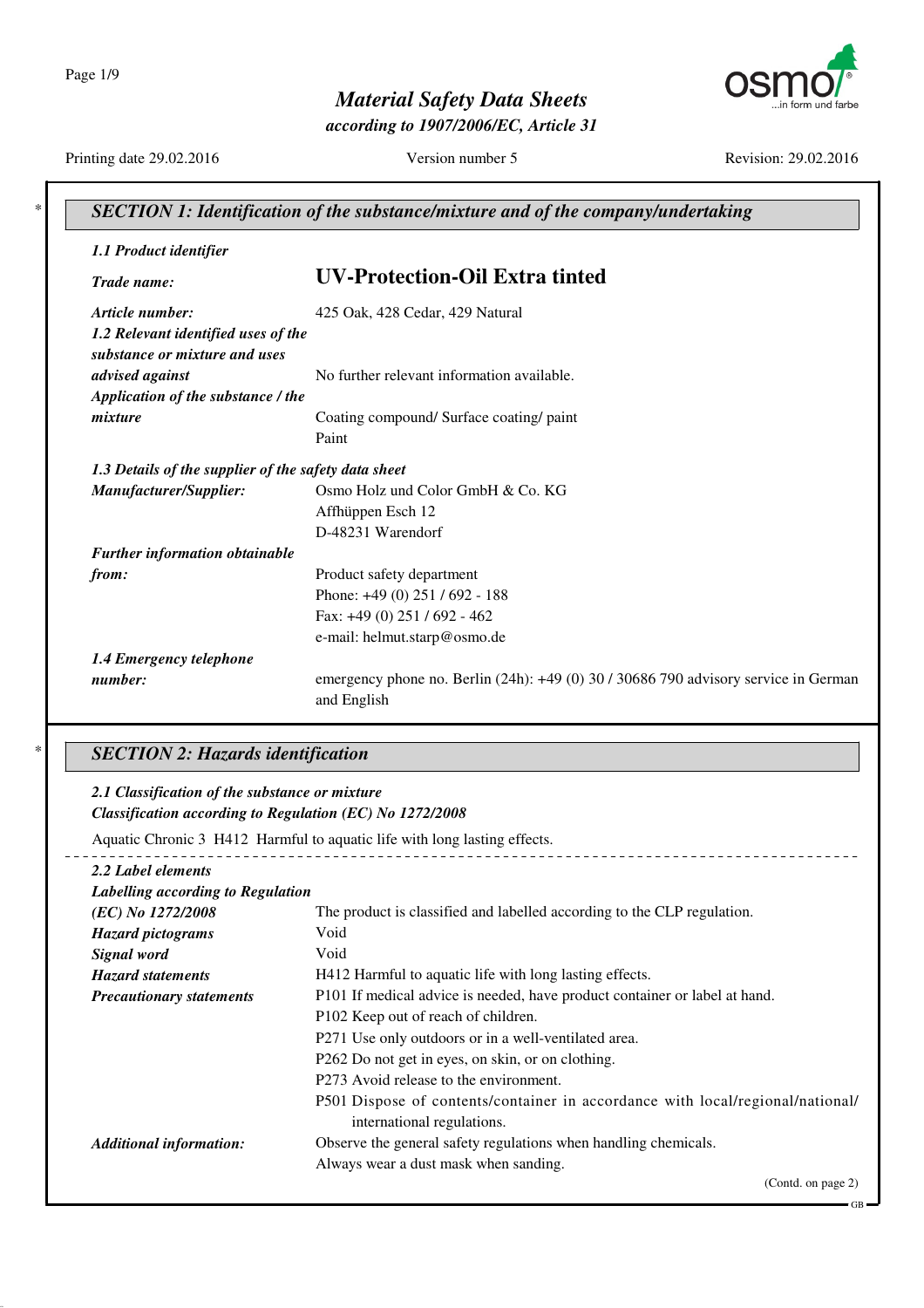

*according to 1907/2006/EC, Article 31*

Printing date 29.02.2016 Version number 5 Revision: 29.02.2016

(Contd. of page 1)

# *Trade name:* **UV-Protection-Oil Extra tinted**

Contains propiconazole. May produce an allergic reaction.

| <b>Results of PBT and vPvB assessment</b> |
|-------------------------------------------|
| Not applicable.                           |
| Not applicable.                           |
|                                           |

#### *SECTION 3: Composition/information on ingredients*

| 3.2 Mixtures<br>Description:                  | Mixture of substances listed below with nonhazardous additions.                             |             |
|-----------------------------------------------|---------------------------------------------------------------------------------------------|-------------|
| Dangerous components:                         |                                                                                             |             |
| CAS: 64742-48-9                               | aliphatic hydrocarbons, C10-C13                                                             | $20 - 25\%$ |
| EC number: 918-481-9                          | $\diamond$ Asp. Tox. 1, H304                                                                |             |
| Index number: 649-327-00-6                    |                                                                                             |             |
| Reg.nr.: 01-2119457273-39                     |                                                                                             |             |
| CAS: 34590-94-8                               | (2-methoxymethylethoxy) propanol                                                            | $10 - 25%$  |
| EINECS: 252-104-2                             | substance with a Community workplace exposure limit                                         |             |
| Reg.nr.: 01-2119450011-60                     |                                                                                             |             |
| CAS: 127519-17-9                              | A mixture of branched and linear C7-C9 alkyl 3-[3-(2H-benzotriazol-2-yl)-5-                 | $<3\%$      |
| ELINCS: 407-000-3                             | (1,1-dimethyl-ethyl)-4-hydroxyphenyl]propionates                                            |             |
| Index number: 607-281-00-4                    | $\leftrightarrow$ Aquatic Chronic 2, H411                                                   |             |
| Reg.nr.: 01-0000015648-61                     |                                                                                             |             |
| CAS: 60207-90-1                               | propiconazole                                                                               | $\leq 1\%$  |
| EINECS: 262-104-4                             | Aquatic Acute 1, H400; Aquatic Chronic 1, H410; $\langle \cdot \rangle$ Acute Tox. 4, H302; |             |
| Index number: 613-205-00-0 Skin Sens. 1, H317 |                                                                                             |             |
| <b>Additional information:</b>                | For the wording of the listed hazard phrases refer to section 16.                           |             |

### *SECTION 4: First aid measures*

| 4.1 Description of first aid measures |                                                                                  |
|---------------------------------------|----------------------------------------------------------------------------------|
| <b>General information:</b>           | Take affected persons out into the fresh air.                                    |
|                                       | Immediately remove any clothing soiled by the product.                           |
| After inhalation:                     | Supply fresh air; consult doctor in case of complaints.                          |
| After skin contact:                   | Immediately wash with water and soap and rinse thoroughly.                       |
|                                       | If skin irritation continues, consult a doctor.                                  |
| After eye contact:                    | Rinse opened eye for several minutes under running water. Then consult a doctor. |
| After swallowing:                     | Induce vomiting only, if affected person is fully conscious.                     |
|                                       | If swallowed, seek medical advice immediately and show this container or label.  |
| 4.2 Most important symptoms and       |                                                                                  |
| effects, both acute and delayed       | Headache                                                                         |
|                                       | <b>Disziness</b>                                                                 |
|                                       | (Contd. on page 3)                                                               |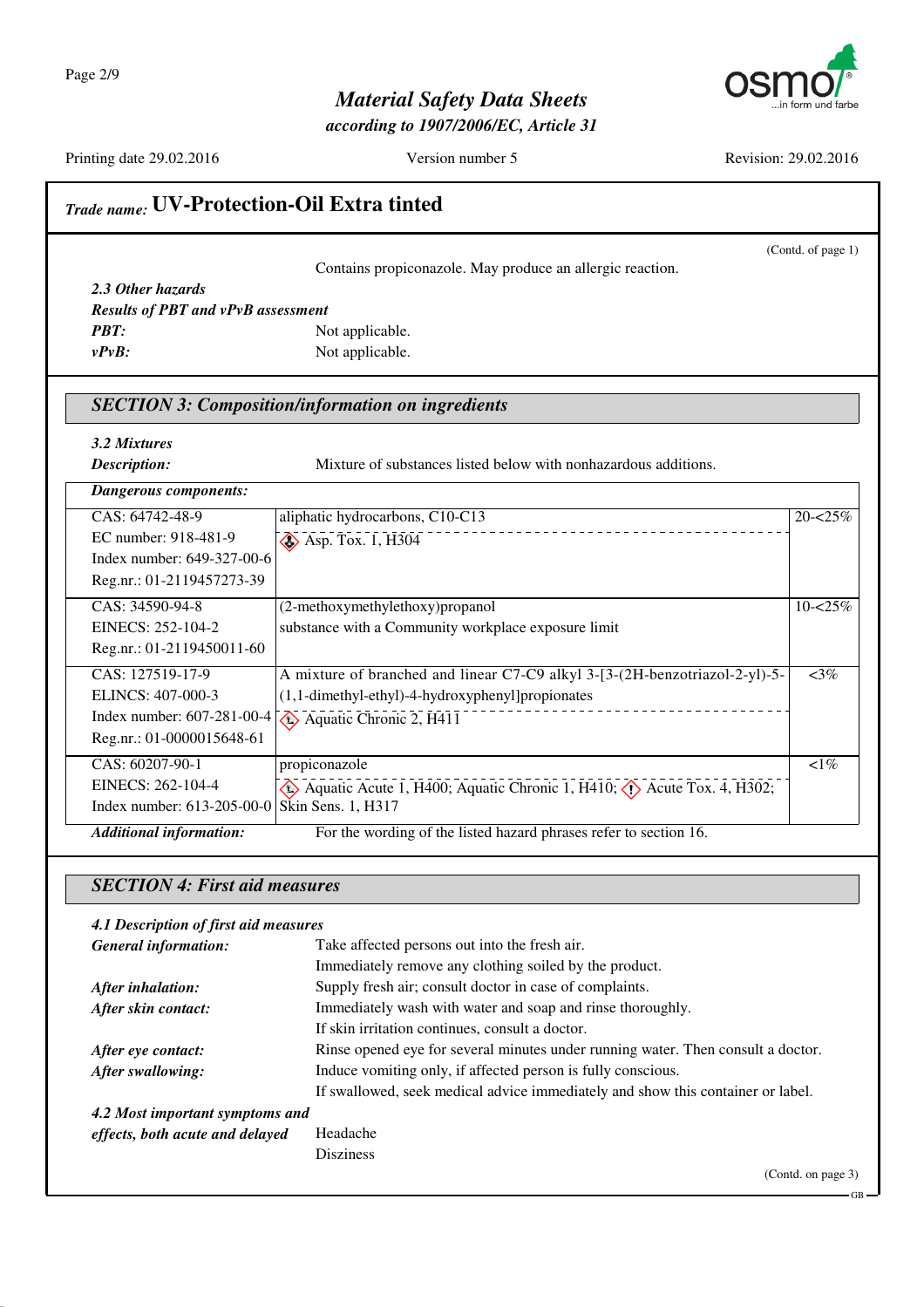Page 3/9



*according to 1907/2006/EC, Article 31*



Printing date 29.02.2016 Version number 5 Revision: 29.02.2016

(Contd. of page 2)

## *Trade name:* **UV-Protection-Oil Extra tinted**

*4.3 Indication of any immediate medical attention and special*

*treatment needed* No further relevant information available.

### *SECTION 5: Firefighting measures*

| 5.1 Extinguishing media          |                                                                                         |
|----------------------------------|-----------------------------------------------------------------------------------------|
| Suitable extinguishing agents:   | CO2, powder or water spray. Fight larger fires with water spray or alcohol resistant    |
|                                  | foam.                                                                                   |
| For safety reasons unsuitable    |                                                                                         |
| extinguishing agents:            | Water with full jet                                                                     |
| 5.2 Special hazards arising from |                                                                                         |
| <i>the substance or mixture</i>  | Formation of toxic gases is possible during heating or in case of fire.                 |
| 5.3 Advice for firefighters      |                                                                                         |
| <b>Protective equipment:</b>     | No special measures required.                                                           |
| <b>Additional information</b>    | Cool endangered receptacles with water spray.                                           |
|                                  | Dispose of fire debris and contaminated fire fighting water in accordance with official |
|                                  | regulations.                                                                            |

#### *SECTION 6: Accidental release measures*

| 6.1 Personal precautions,<br>protective equipment and |                                                                                         |
|-------------------------------------------------------|-----------------------------------------------------------------------------------------|
| emergency procedures                                  | Ensure adequate ventilation                                                             |
|                                                       | Keep away from ignition sources.                                                        |
| <b>6.2 Environmental precautions:</b>                 | Inform respective authorities in case of seepage into water course or sewage system.    |
|                                                       | Do not allow to enter sewers/ surface or ground water.                                  |
| 6.3 Methods and material for                          |                                                                                         |
| containment and cleaning up:                          | Warm water and cleansing agent                                                          |
|                                                       | Absorb with liquid-binding material (sand, diatomite, acid binders, universal binders). |
| <b>6.4 Reference to other sections</b>                | See Section 7 for information on safe handling.                                         |
|                                                       | See Section 8 for information on personal protection equipment.                         |
|                                                       | See Section 13 for disposal information.                                                |

#### *SECTION 7: Handling and storage*

| 7.1 Precautions for safe handling Keep receptacles tightly sealed. | Use only in well ventilated areas. |                    |
|--------------------------------------------------------------------|------------------------------------|--------------------|
| <b>Information about fire - and</b><br>explosion protection:       | No special measures required.      | (Contd. on page 4) |

GB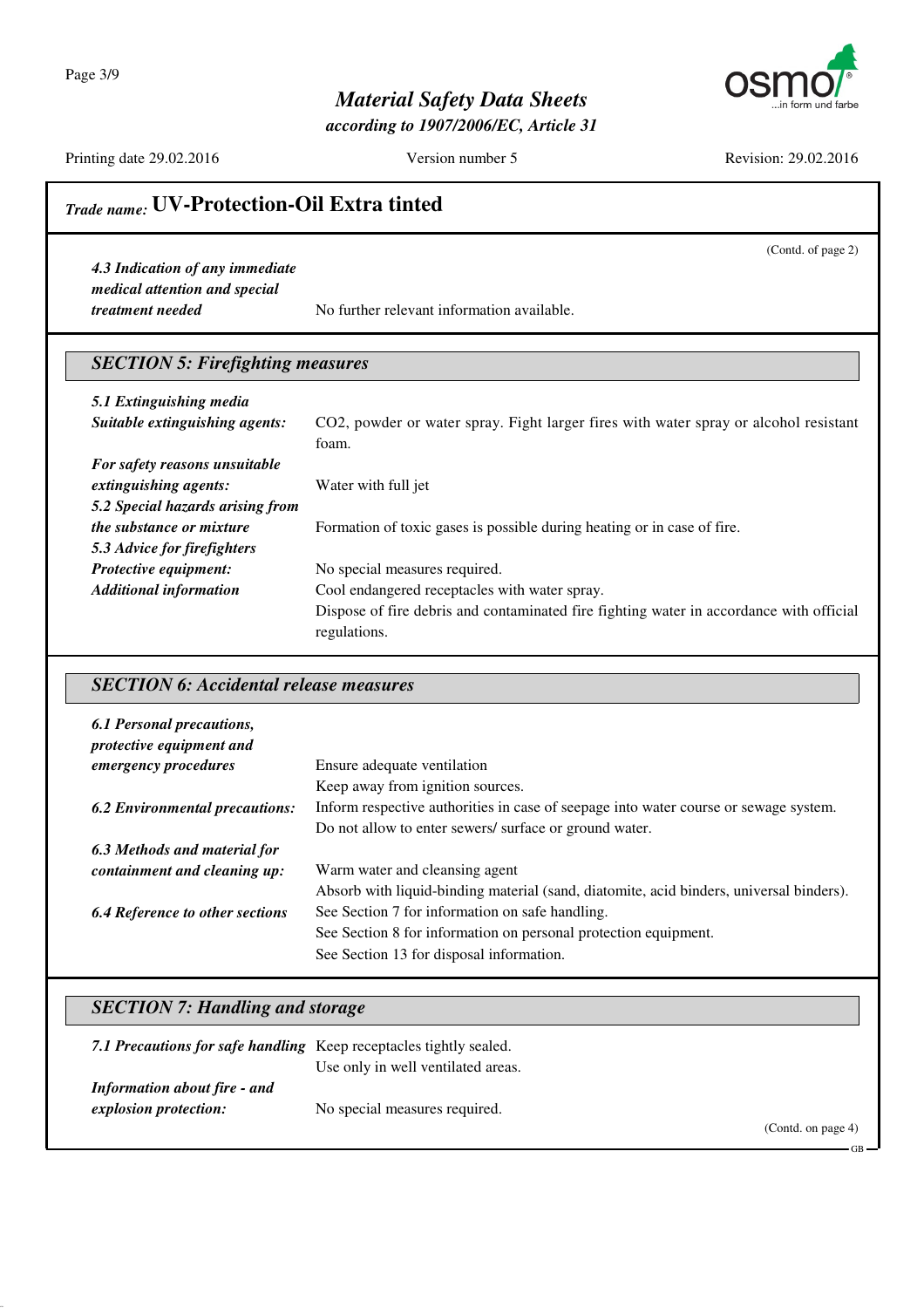

*according to 1907/2006/EC, Article 31*

Printing date 29.02.2016 Version number 5 Revision: 29.02.2016

(Contd. of page 3)

GB

# *Trade name:* **UV-Protection-Oil Extra tinted**

| 7.2 Conditions for safe storage, including any incompatibilities |                                             |
|------------------------------------------------------------------|---------------------------------------------|
| Storage:                                                         |                                             |
| <b>Requirements to be met by</b>                                 |                                             |
| storerooms and receptacles:                                      | Store only in the original receptacle.      |
| Information about storage in one                                 |                                             |
| common storage facility:                                         | Not required.                               |
| <b>Further information about</b>                                 |                                             |
| storage conditions:                                              | Store receptacle in a well ventilated area. |
| Storage class:                                                   | 10                                          |
| 7.3 Specific end $use(s)$                                        | No further relevant information available.  |

#### *SECTION 8: Exposure controls/personal protection*

*Additional information about design of technical facilities:* No further data; see item 7.

*8.1 Control parameters*

| Ingredients with limit values that require monitoring at the workplace: |  |  |  |
|-------------------------------------------------------------------------|--|--|--|
|                                                                         |  |  |  |

|            | 64742-48-9 aliphatic hydrocarbons, C10-C13                                 |
|------------|----------------------------------------------------------------------------|
|            | TWA $(8 \text{ H})$ Long-term value: 1.000 mg/m <sup>3</sup> , 150 ppm ppm |
|            | Source: UK SIA                                                             |
|            | 34590-94-8 (2-methoxymethylethoxy)propanol                                 |
| <b>WEL</b> | Long-term value: $308 \text{ mg/m}^3$ , $50 \text{ ppm}$                   |
|            | Sk                                                                         |

*Additional information:* The lists valid during the making were used as basis.

#### *8.2 Exposure controls Personal protective equipment:*

| <b>General protective and hygienic</b> |                                                                                         |
|----------------------------------------|-----------------------------------------------------------------------------------------|
| measures:                              | Do not eat, drink, smoke or sniff while working.                                        |
|                                        | Do not carry product impregnated cleaning cloths in trouser pockets.                    |
|                                        | Avoid contact with the eyes and skin.                                                   |
| <b>Respiratory protection:</b>         | Use suitable respiratory protective device only when aerosol or mist is formed.         |
|                                        | Not necessary if room is well-ventilated.                                               |
|                                        | Short term filter device:                                                               |
|                                        | Gas filter EN 14387 Type A (organic gas / vapor (boiling point $> 65$ °C)).             |
| <b>Protection of hands:</b>            | Protective gloves                                                                       |
|                                        | The glove material has to be impermeable and resistant to the product/ the substance/   |
|                                        | the preparation.                                                                        |
|                                        | Selection of the glove material on consideration of the penetration times, rates of     |
|                                        | diffusion and the degradation                                                           |
| <b>Material of gloves</b>              | The selection of the suitable gloves does not only depend on the material, but also on  |
|                                        | further marks of quality and varies from manufacturer to manufacturer. As the product   |
|                                        | is a preparation of several substances, the resistance of the glove material can not be |
|                                        | (Contd. on page $5$ )                                                                   |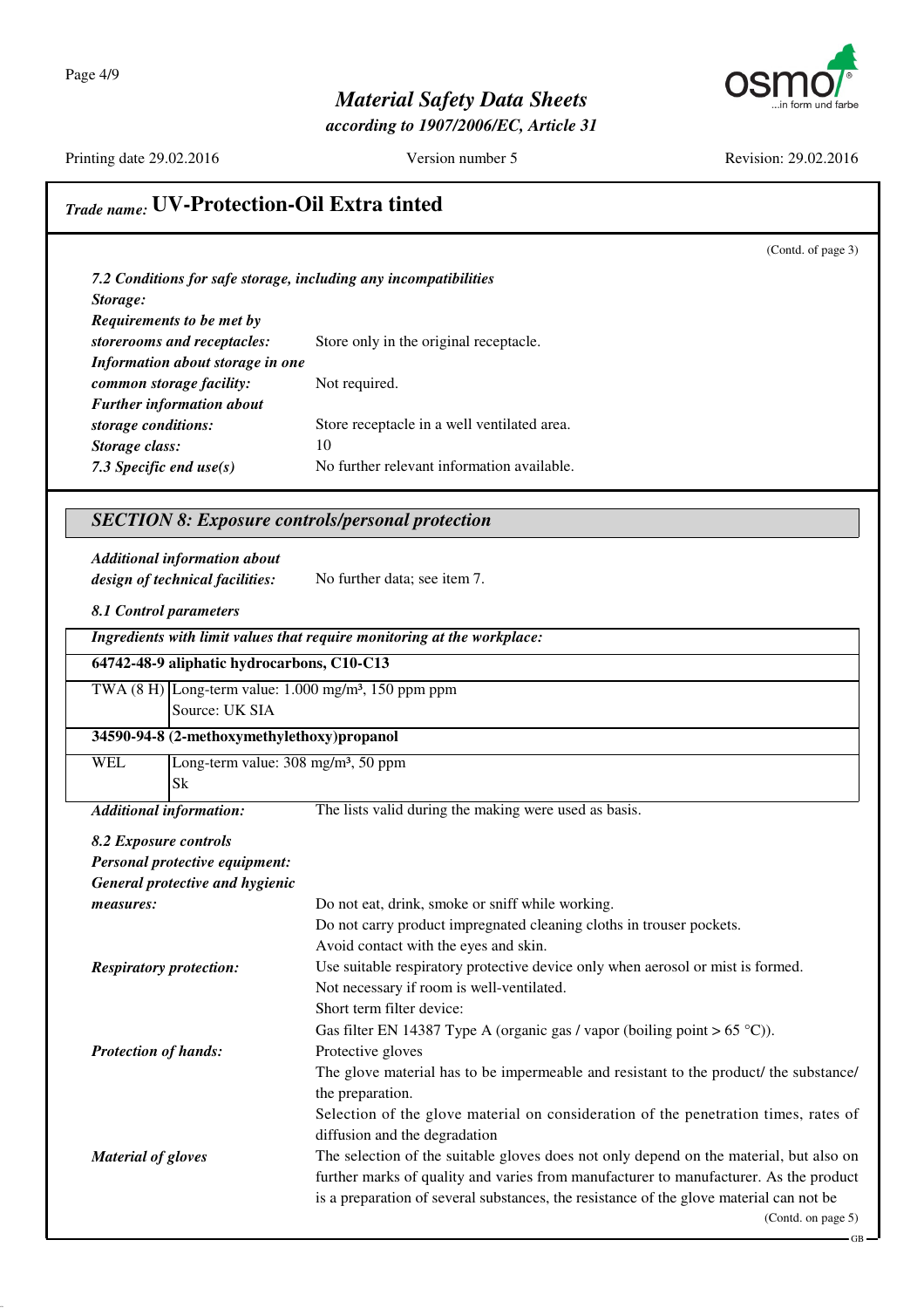

*according to 1907/2006/EC, Article 31*

Printing date 29.02.2016 Version number 5 Revision: 29.02.2016

*Explosion limits:*

### *Trade name:* **UV-Protection-Oil Extra tinted**

(Contd. of page 4) calculated in advance and has therefore to be checked prior to the application. *Penetration time of glove material* The exact break trough time has to be found out by the manufacturer of the protective gloves and has to be observed. *For the permanent contact gloves made of the following materials are suitable:* Nitrile rubber, NBR *As protection from splashes gloves made of the following materials are suitable:* Nitrile rubber, NBR **Eye protection:** Goggles recommended during refilling *Body protection:* Protective work clothing *SECTION 9: Physical and chemical properties 9.1 Information on basic physical and chemical properties General Information Appearance: Form:* Fluid *Colour:* According to product specification *Odour:* Mild *Odour threshold:* Not determined. *pH-value:* Not determined. *Change in condition Melting point/Melting range:* Undetermined. *Boiling point/Boiling range:* > 180 °C *Flash point:*  $> 63 \degree$ C (DIN 53213) *Flammability (solid, gaseous):* Not applicable. *Ignition temperature:* Undetermined *Decomposition temperature:* Not determined. **Self-igniting:** Product is not selfigniting. *Danger of explosion:* Product is not explosive. However, formation of explosive air/vapour mixtures are possible.

*Lower:* 0.7 Vol % *Upper:* 14.0 Vol % *Vapour pressure at 20 °C:* 0.4 hPa *Density at 20 °C:* 0.9-1.0 g/cm<sup>3</sup> (DIN 51757)

(Contd. on page 6)

GB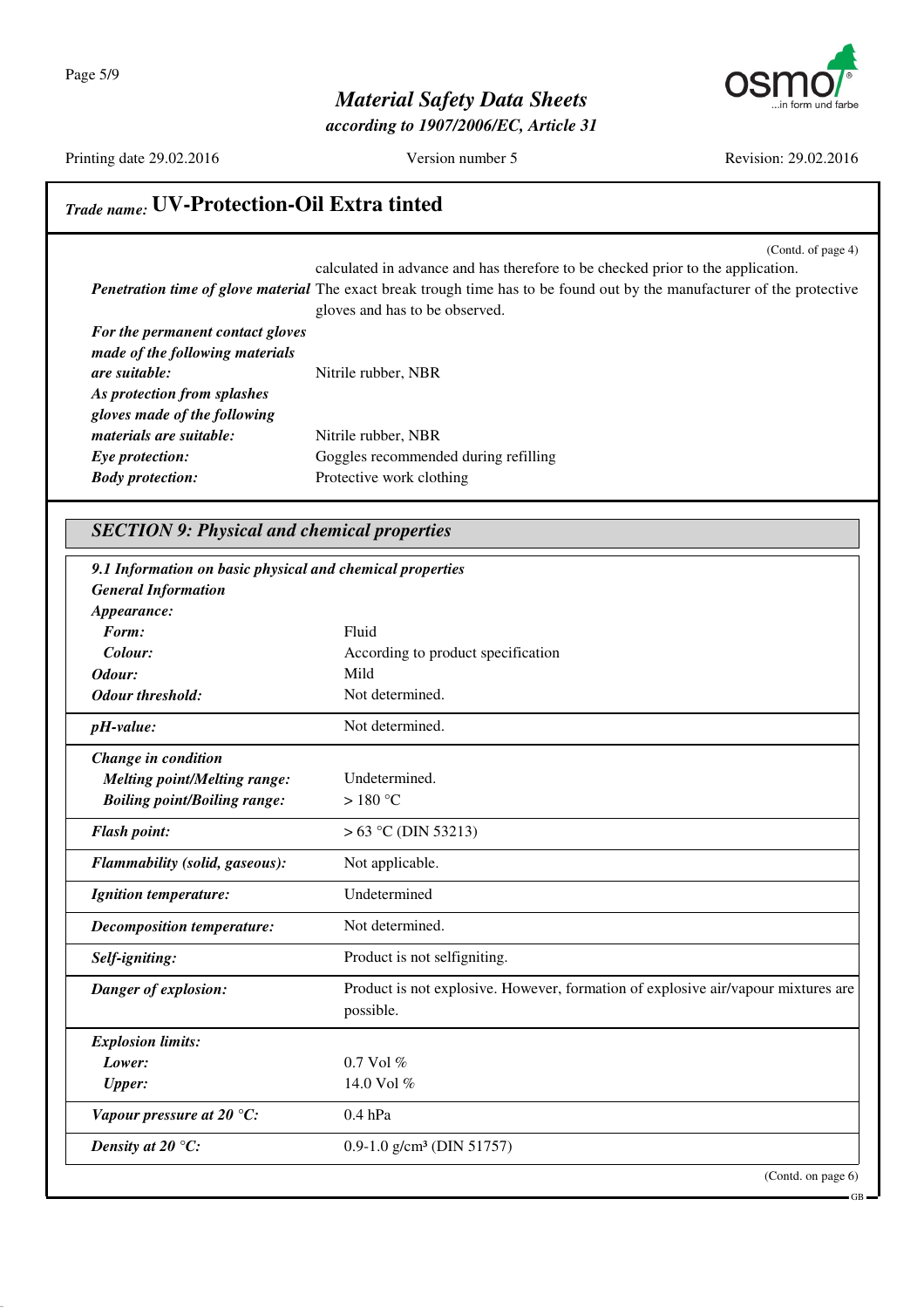

*according to 1907/2006/EC, Article 31*

Printing date 29.02.2016 Version number 5 Revision: 29.02.2016

|                                                             | (Contd. of page 5)                                                                                             |
|-------------------------------------------------------------|----------------------------------------------------------------------------------------------------------------|
| <b>Relative density</b>                                     | Not determined.                                                                                                |
| <b>Evaporation rate</b>                                     | Not determined.                                                                                                |
| Solubility in / Miscibility with                            |                                                                                                                |
| water:                                                      | Not miscible or difficult to mix.                                                                              |
| Partition coefficient (n-octanol/water): Not determined.    |                                                                                                                |
| Viscosity:                                                  |                                                                                                                |
| Dynamic:                                                    | Not determined.                                                                                                |
| Kinematic at 20 $^{\circ}$ C:                               | 60-80 s (DIN 53211/4 m)                                                                                        |
| <b>Solvent content:</b>                                     |                                                                                                                |
| $VOC$ (EC)                                                  | < 400 g/l (VOC-max. = 400 g/l (2010 A/e))                                                                      |
| 9.2 Other information                                       | No further relevant information available.                                                                     |
| <b>SECTION 10: Stability and reactivity</b>                 |                                                                                                                |
|                                                             |                                                                                                                |
| 10.1 Reactivity                                             | No further relevant information available.                                                                     |
| 10.2 Chemical stability                                     |                                                                                                                |
| <b>Thermal decomposition /</b><br>conditions to be avoided: | No decomposition if used and stored according to specifications.                                               |
| 10.3 Possibility of hazardous                               |                                                                                                                |
| reactions                                                   | Reacts with fabric soaked in the product (e.g. cleaning wool).                                                 |
| <b>10.4 Conditions to avoid</b>                             | No further relevant information available.                                                                     |
| 10.5 Incompatible materials:                                | No further relevant information available.                                                                     |
| 10.6 Hazardous decomposition                                |                                                                                                                |
| products:                                                   | Carbon monoxide and carbon dioxide                                                                             |
|                                                             | Nitrogen oxides (NOx)                                                                                          |
| <b>SECTION 11: Toxicological information</b>                |                                                                                                                |
| 11.1 Information on toxicological effects                   |                                                                                                                |
| <b>Acute toxicity</b>                                       | Based on available data, the classification criteria are not met.                                              |
| LD/LC50 values relevant for classification:                 |                                                                                                                |
| 64742-48-9 aliphatic hydrocarbons, C10-C13                  |                                                                                                                |
| LD50<br>Oral                                                | $>$ 5000 mg/kg (rat) (OECD 401)                                                                                |
| LD50<br>Dermal                                              | $> 5000$ mg/kg (rat) (OECD 402)                                                                                |
| Inhalative $ LC50/4h  > 5$ mg/l (rat) (OECD 403)            |                                                                                                                |
|                                                             | 127519-17-9 A mixture of branched and linear C7-C9 alkyl 3-[3-(2H-benzotriazol-2-yl)-5-(1,1-dimethyl-ethyl)-4- |
| hydroxyphenyl]propionates                                   |                                                                                                                |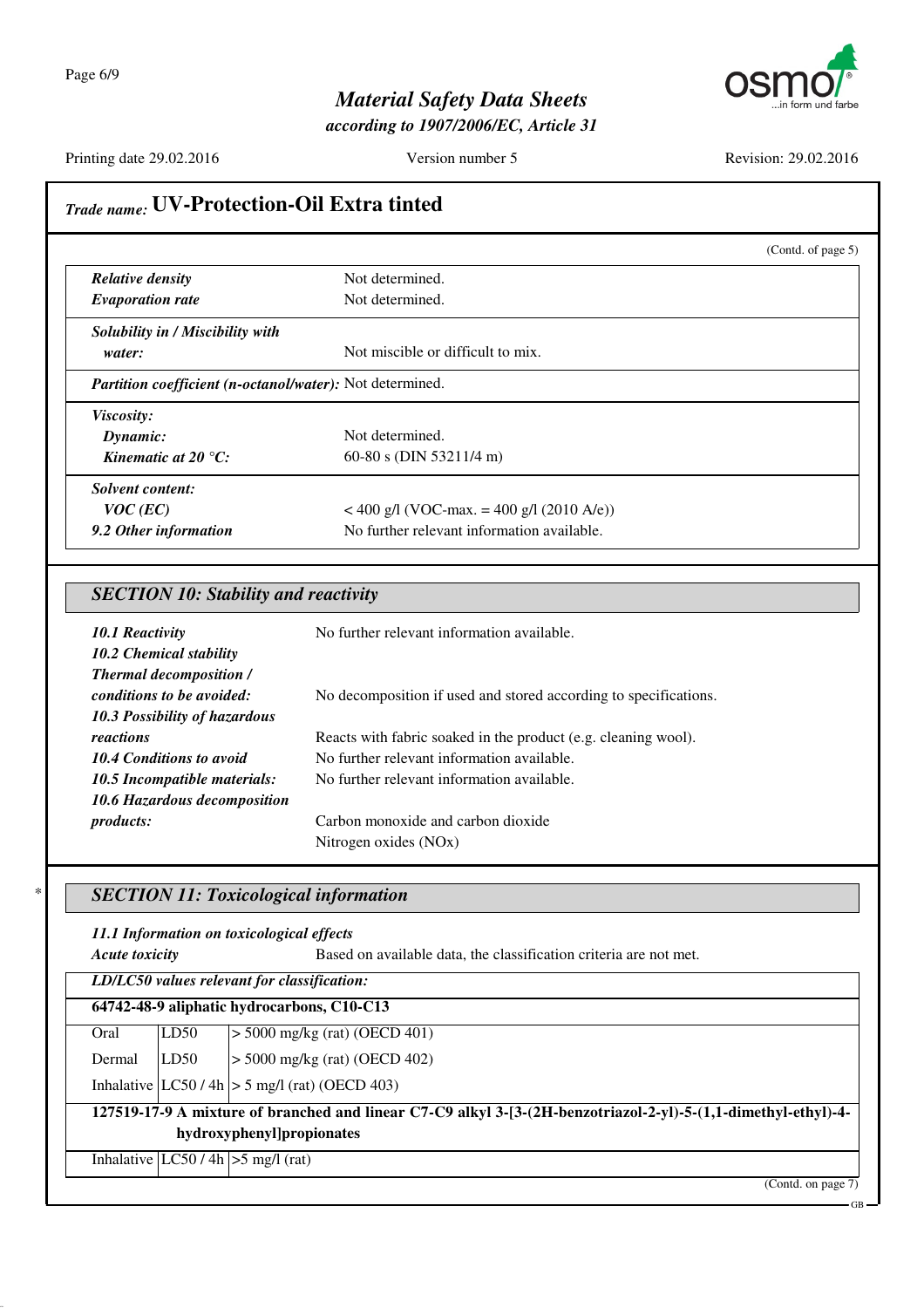

*according to 1907/2006/EC, Article 31*

Printing date 29.02.2016 Version number 5 Revision: 29.02.2016

## *Trade name:* **UV-Protection-Oil Extra tinted**

|                                                             | (Contd. of page 6)                                                                                                          |
|-------------------------------------------------------------|-----------------------------------------------------------------------------------------------------------------------------|
| Primary irritant effect:                                    |                                                                                                                             |
| Skin corrosion/irritation                                   | At long or repeated contact with skin it may cause dermatitis due to the degreasing                                         |
|                                                             | effect of the solvent.                                                                                                      |
| Serious eye damage/irritation                               | not tested                                                                                                                  |
| <b>Respiratory or skin sensitisation</b>                    | Based on available data, the classification criteria are not met.                                                           |
| <b>Sensitisation</b>                                        | Contains propiconazole. May produce an allergic reaction.                                                                   |
|                                                             | CMR effects (carcinogenity, mutagenicity and toxicity for reproduction)                                                     |
| Germ cell mutagenicity                                      | Based on available data, the classification criteria are not met.                                                           |
| Carcinogenicity                                             | Based on available data, the classification criteria are not met.                                                           |
| Reproductive toxicity                                       | Based on available data, the classification criteria are not met.                                                           |
| <b>STOT-single exposure</b>                                 | Based on available data, the classification criteria are not met.                                                           |
| <b>STOT-repeated exposure</b>                               | Based on available data, the classification criteria are not met.                                                           |
| <b>Aspiration hazard</b>                                    | Based on available data, the classification criteria are not met.                                                           |
|                                                             |                                                                                                                             |
| <b>SECTION 12: Ecological information</b>                   |                                                                                                                             |
|                                                             |                                                                                                                             |
| 12.1 Toxicity                                               |                                                                                                                             |
| <b>Aquatic toxicity:</b>                                    |                                                                                                                             |
| 64742-48-9 aliphatic hydrocarbons, C10-C13                  |                                                                                                                             |
| $EC50 / 48h$ > 1000 mg/l (daphnia) (OECD 202)               |                                                                                                                             |
| EC50/72h   > 1000 mg/l (algae) (OECD 201)                   |                                                                                                                             |
| LC50 / 96h $ > 1000$ mg/l (fish) (OECD 203)                 |                                                                                                                             |
|                                                             |                                                                                                                             |
|                                                             | 12.2 Persistence and degradability No further relevant information available.<br>No further relevant information available. |
| 12.3 Bioaccumulative potential                              |                                                                                                                             |
| 12.4 Mobility in soil                                       | No further relevant information available.                                                                                  |
| <b>Ecotoxical effects:</b><br>Remark:                       | Harmful to fish                                                                                                             |
|                                                             |                                                                                                                             |
| Additional ecological information:<br><b>General notes:</b> |                                                                                                                             |
|                                                             | Water hazard class 2 (German Regulation) (Self-assessment): hazardous for water                                             |
|                                                             | Danger to drinking water if even small quantities leak into the ground.                                                     |
|                                                             | Harmful to aquatic organisms                                                                                                |
| 12.5 Results of PBT and vPvB assessment                     |                                                                                                                             |
| PBT:<br>$vPvB$ :                                            | Not applicable.<br>Not applicable.                                                                                          |

#### *SECTION 13: Disposal considerations*

#### *13.1 Waste treatment methods*

**Recommendation** Must not be disposed together with household garbage. Do not allow product to reach sewage system.

(Contd. on page 8)

GB<sub>3</sub>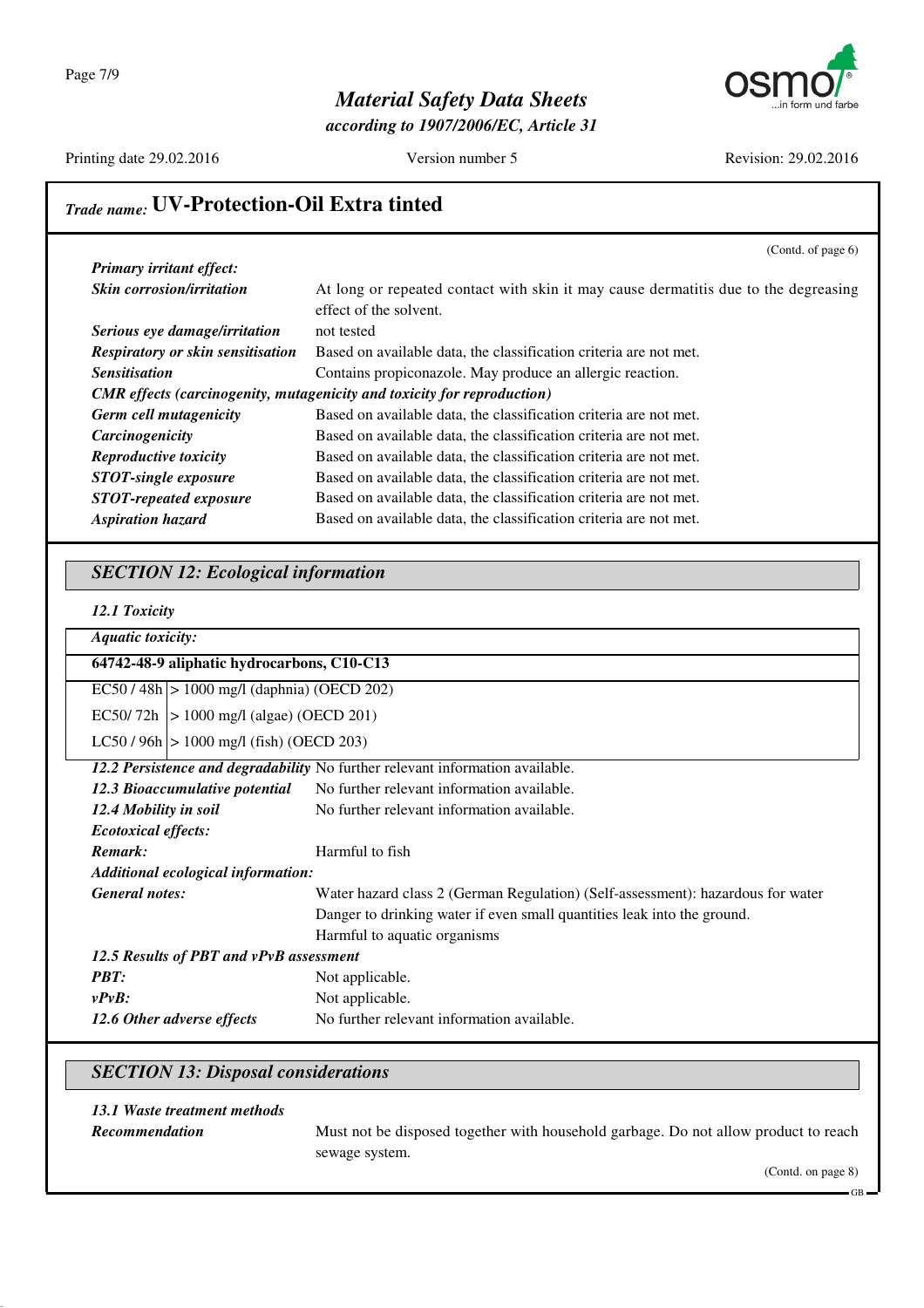

*according to 1907/2006/EC, Article 31*

Printing date 29.02.2016 Version number 5 Revision: 29.02.2016

|                                                        | (Contd. of page 7)                                                                |
|--------------------------------------------------------|-----------------------------------------------------------------------------------|
| European waste catalogue                               |                                                                                   |
| 08 01 11*                                              | waste paint and varnish containing organic solvents or other dangerous substances |
| $150110*$                                              | packaging containing residues of or contaminated by dangerous substances          |
| <b>Uncleaned packaging:</b>                            |                                                                                   |
| <b>Recommendation:</b>                                 | Disposal must be made according to official regulations.                          |
| <b>SECTION 14: Transport information</b>               |                                                                                   |
| 14.1 UN-Number                                         |                                                                                   |
| ADR, ADN, IMDG, IATA                                   | Void                                                                              |
| 14.2 UN proper shipping name                           |                                                                                   |
| ADR, ADN, IMDG, IATA                                   | Void                                                                              |
| 14.3 Transport hazard class(es)                        |                                                                                   |
| ADR, ADN, IMDG, IATA                                   |                                                                                   |
| <b>Class</b>                                           | Void                                                                              |
| 14.4 Packing group                                     |                                                                                   |
| ADR, IMDG, IATA                                        | Void                                                                              |
| 14.5 Environmental hazards:                            |                                                                                   |
| Marine pollutant:                                      | No                                                                                |
| 14.6 Special precautions for user                      | Not applicable.                                                                   |
| 14.7 Transport in bulk according to Annex II of Marpol |                                                                                   |
| and the IBC Code                                       | Not applicable.                                                                   |
| <b>UN</b> "Model Regulation":                          | Void                                                                              |

### *SECTION 15: Regulatory information*

*15.1 Safety, health and environmental regulations/legislation specific for the substance or mixture*

*National regulations: VOC* (*EC*) < 400 g/l (VOC-max. = 400 g/l (2010 A/e)) *15.2 Chemical safety assessment:* A Chemical Safety Assessment has not been carried out.

#### *SECTION 16: Other information*

This information is based on our present knowledge. However, this shall not constitute a guarantee for any specific product features and shall not establish a legally valid contractual relationship.

*Relevant phrases* H302 Harmful if swallowed.

(Contd. on page 9)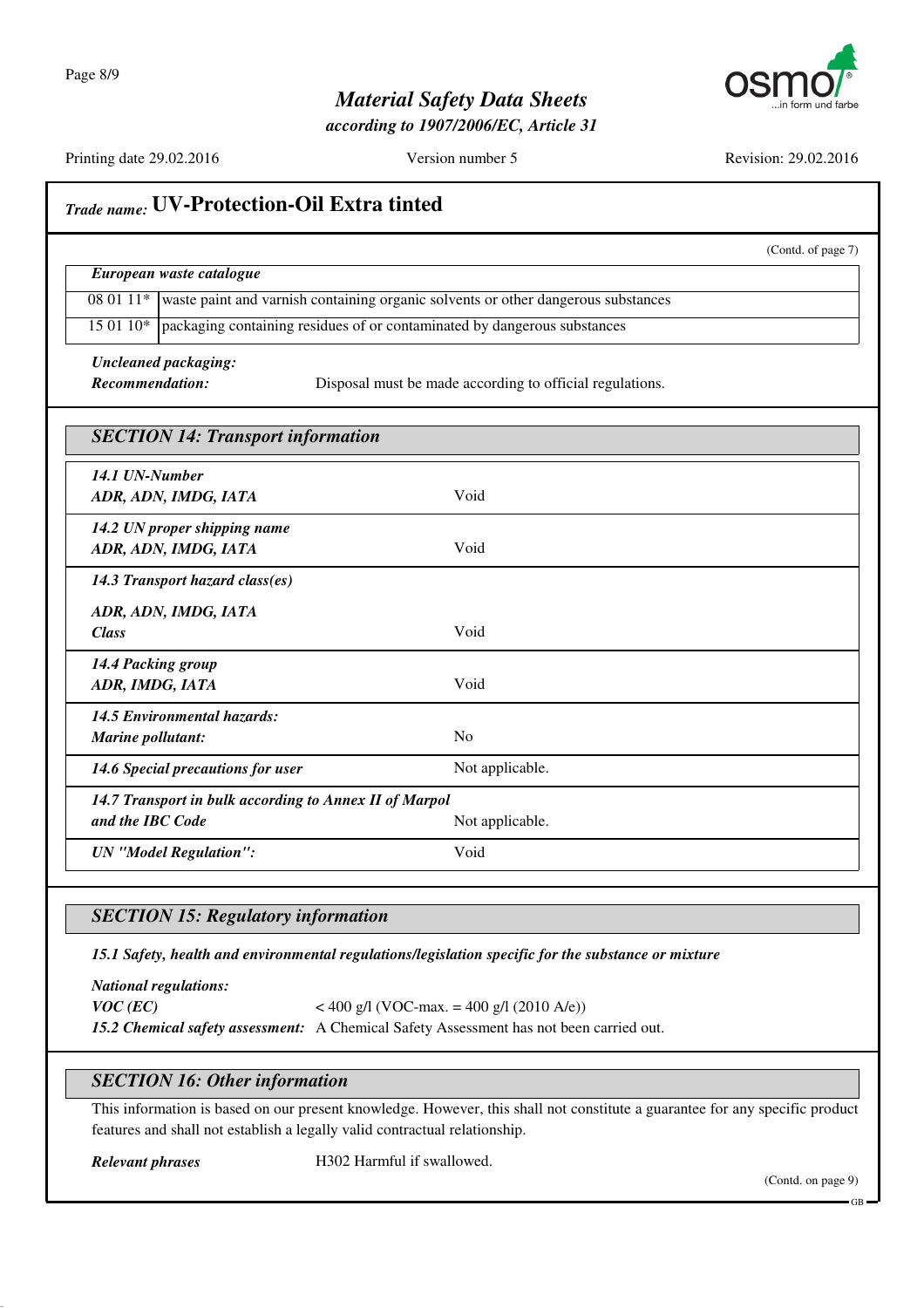*according to 1907/2006/EC, Article 31*



Printing date 29.02.2016 Version number 5 Revision: 29.02.2016

|                                                     | (Contd. of page 8)                                                                                                                                                    |
|-----------------------------------------------------|-----------------------------------------------------------------------------------------------------------------------------------------------------------------------|
|                                                     | H304 May be fatal if swallowed and enters airways.                                                                                                                    |
|                                                     | H317 May cause an allergic skin reaction.                                                                                                                             |
|                                                     | H400 Very toxic to aquatic life.                                                                                                                                      |
|                                                     | H410 Very toxic to aquatic life with long lasting effects.                                                                                                            |
|                                                     | H411 Toxic to aquatic life with long lasting effects.                                                                                                                 |
| <b>Department issuing MSDS:</b>                     | product safety department                                                                                                                                             |
| Contact:                                            | Hr. Dr. Starp                                                                                                                                                         |
| <b>Abbreviations and acronyms:</b>                  | ADR: Accord européen sur le transport des marchandises dangereuses par Route (European Agreement<br>concerning the International Carriage of Dangerous Goods by Road) |
|                                                     | IMDG: International Maritime Code for Dangerous Goods                                                                                                                 |
|                                                     | IATA: International Air Transport Association                                                                                                                         |
|                                                     | GHS: Globally Harmonised System of Classification and Labelling of Chemicals                                                                                          |
|                                                     | EINECS: European Inventory of Existing Commercial Chemical Substances                                                                                                 |
|                                                     | ELINCS: European List of Notified Chemical Substances                                                                                                                 |
|                                                     | CAS: Chemical Abstracts Service (division of the American Chemical Society)                                                                                           |
|                                                     | VOC: Volatile Organic Compounds (USA, EU)                                                                                                                             |
|                                                     | LC50: Lethal concentration, 50 percent                                                                                                                                |
|                                                     | LD50: Lethal dose, 50 percent                                                                                                                                         |
|                                                     | PBT: Persistent, Bioaccumulative and Toxic                                                                                                                            |
|                                                     | vPvB: very Persistent and very Bioaccumulative                                                                                                                        |
|                                                     | Acute Tox. 4: Acute toxicity, Hazard Category 4                                                                                                                       |
|                                                     | Skin Sens. 1: Sensitisation - Skin, Hazard Category 1                                                                                                                 |
|                                                     | Asp. Tox. 1: Aspiration hazard, Hazard Category 1                                                                                                                     |
|                                                     | Aquatic Acute 1: Hazardous to the aquatic environment - AcuteHazard, Category 1                                                                                       |
|                                                     | Aquatic Chronic 1: Hazardous to the aquatic environment - Chronic Hazard, Category 1                                                                                  |
|                                                     | Aquatic Chronic 2: Hazardous to the aquatic environment - Chronic Hazard, Category 2                                                                                  |
|                                                     | Aquatic Chronic 3: Hazardous to the aquatic environment - Chronic Hazard, Category 3                                                                                  |
| * Data compared to the previous<br>version altered. |                                                                                                                                                                       |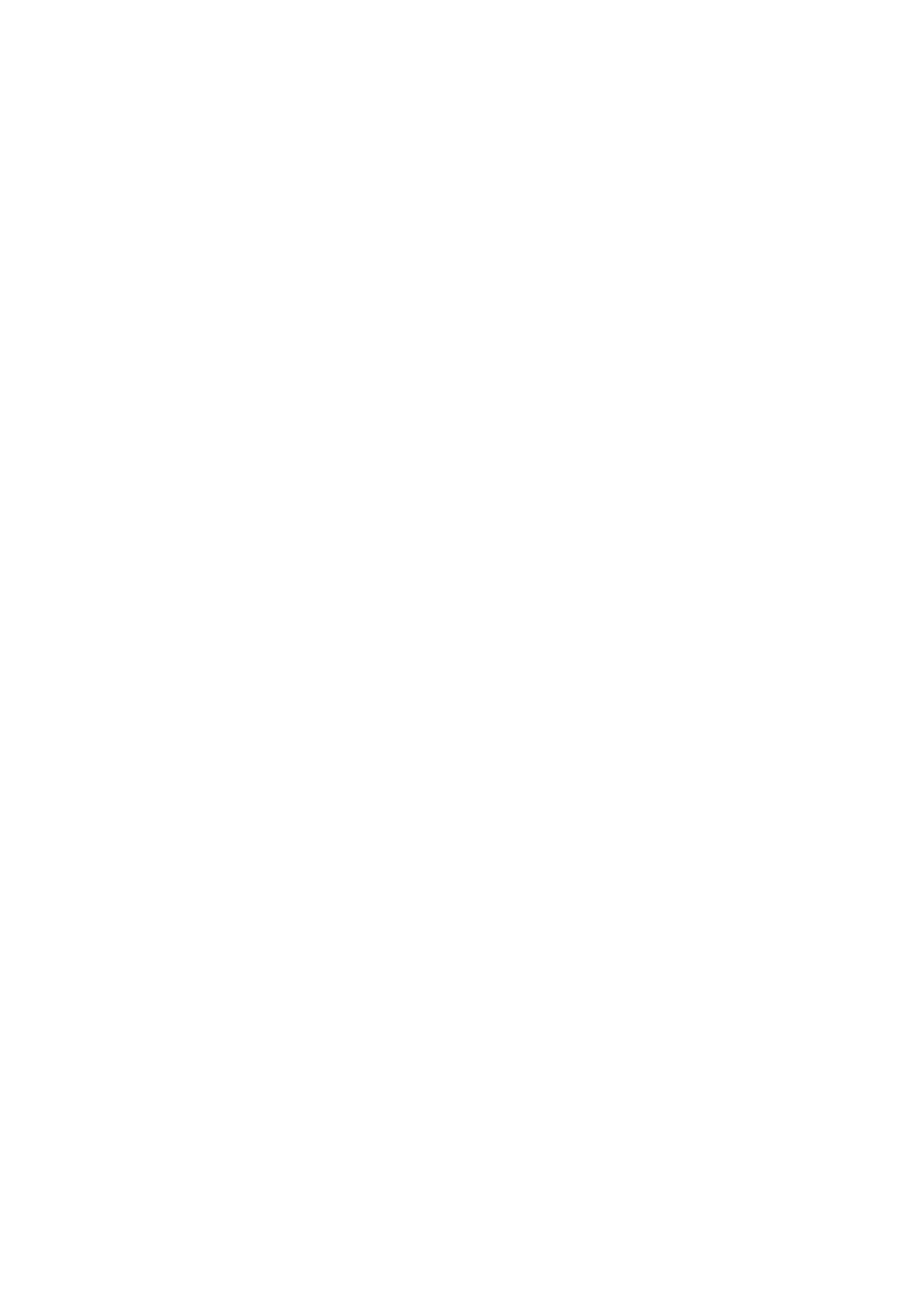Page 1/9



*according to 1907/2006/EC, Article 31*



Printing date 29.02.2016 Version number 6 Revision: 29.02.2016

| 1.1 Product identifier                                   |                                                                                     |
|----------------------------------------------------------|-------------------------------------------------------------------------------------|
| Trade name:                                              | 410 Osmo UV-Protection-Oil, clear satin                                             |
| 1.2 Relevant identified uses of the                      |                                                                                     |
| substance or mixture and uses                            |                                                                                     |
| advised against                                          | No further relevant information available.                                          |
| Application of the substance / the                       |                                                                                     |
| mixture                                                  | Paint                                                                               |
|                                                          | Coating compound/ Surface coating/ paint                                            |
| 1.3 Details of the supplier of the safety data sheet     |                                                                                     |
| Manufacturer/Supplier:                                   | Osmo Holz und Color GmbH & Co. KG                                                   |
|                                                          | Affhüppen Esch 12                                                                   |
|                                                          | D-48231 Warendorf                                                                   |
| Further information obtainable                           |                                                                                     |
| from:                                                    | Product safety department                                                           |
|                                                          | Phone: +49 (0) 251 / 692 - 188                                                      |
|                                                          | Fax: +49 (0) 251 / 692 - 462                                                        |
|                                                          | e-mail: helmut.starp@osmo.de                                                        |
| 1.4 Emergency telephone                                  |                                                                                     |
| number:                                                  | emergency phone no. Berlin (24h): +49 (0) 30 / 30686 790 advisory service in German |
|                                                          | and English                                                                         |
| <b>SECTION 2: Hazards identification</b>                 |                                                                                     |
|                                                          |                                                                                     |
| 2.1 Classification of the substance or mixture           |                                                                                     |
| Classification according to Regulation (EC) No 1272/2008 |                                                                                     |
|                                                          | Aquatic Chronic 3 H412 Harmful to aquatic life with long lasting effects.           |
| 2.2 Label elements                                       |                                                                                     |
| Labelling according to Regulation                        |                                                                                     |
| (EC) No 1272/2008                                        | The product is classified and labelled according to the CLP regulation.             |
| <b>Hazard</b> pictograms                                 | Void                                                                                |
| Signal word                                              | Void                                                                                |
| <b>Hazard statements</b>                                 | H412 Harmful to aquatic life with long lasting effects.                             |
| <b>Precautionary statements</b>                          | P101 If medical advice is needed, have product container or label at hand.          |
|                                                          | P102 Keep out of reach of children.                                                 |
|                                                          | P271 Use only outdoors or in a well-ventilated area.                                |
|                                                          | P262 Do not get in eyes, on skin, or on clothing.                                   |

P501 Dispose of contents/container in accordance with local/regional/national/ international regulations.

*Additional information:* Observe the general safety regulations when handling chemicals.

Always wear a dust mask when sanding.

Safety data sheet available on request.

(Contd. on page 2)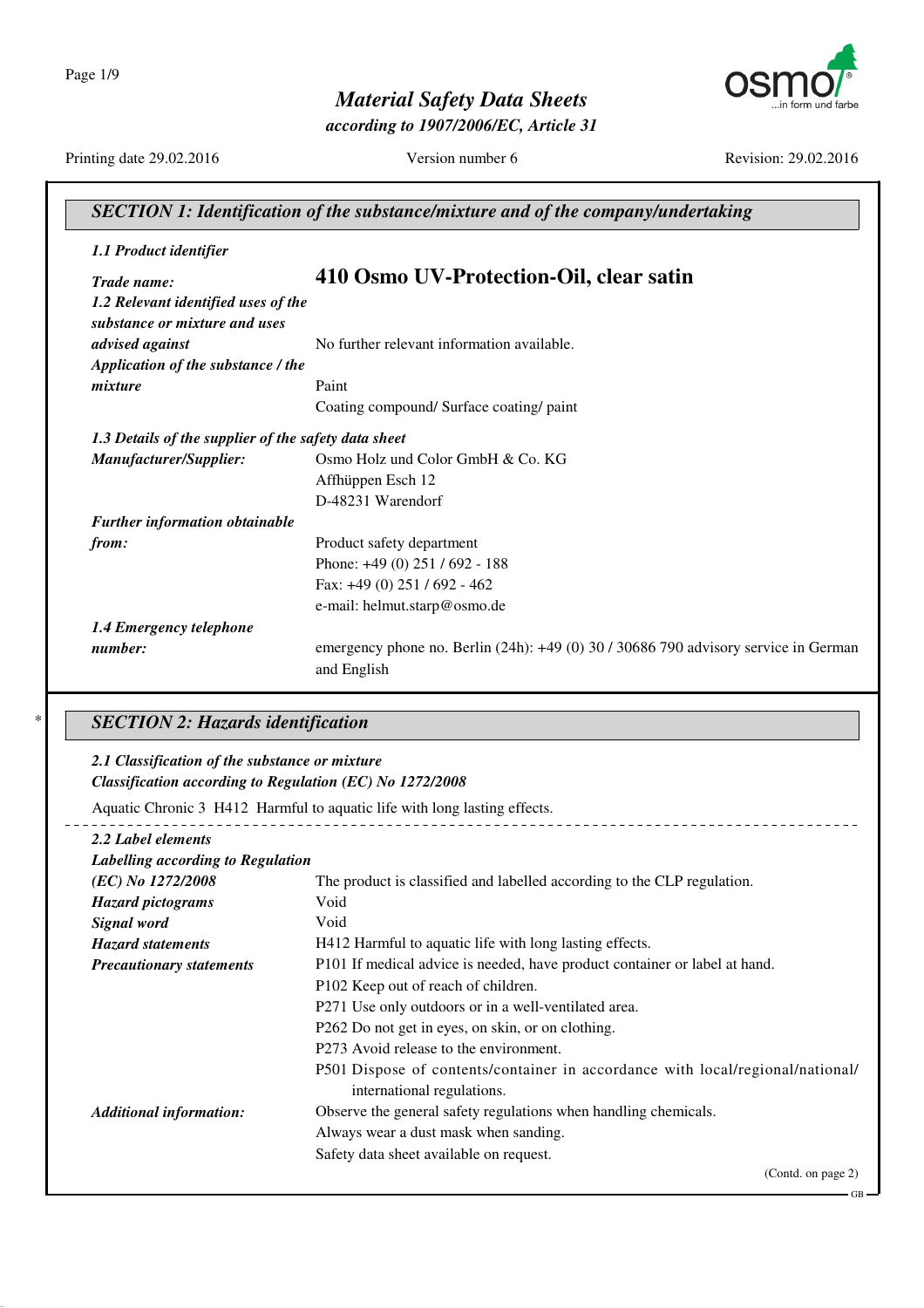Page 2/9



*according to 1907/2006/EC, Article 31*



Printing date 29.02.2016 Version number 6 Revision: 29.02.2016

GB

### *Trade name:* **410 Osmo UV-Protection-Oil, clear satin**

(Contd. of page 1) *Information concerning particular hazards for human and environment:* Warning: Wash out any used cloth impregnated with this product immediately after use or store in an airtight container (danger of self-ignition) *2.3 Other hazards Results of PBT and vPvB assessment PBT:* Not applicable. *vPvB:* Not applicable. *SECTION 3: Composition/information on ingredients 3.2 Mixtures Description:* Mixture of substances listed below with nonhazardous additions. *Dangerous components:* CAS: 64742-48-9 EC number: 918-481-9 Index number: 649-327-00-6 Reg.nr.: 01-2119457273-39 aliphatic hydrocarbons, C10-C13  $\bigotimes$  Asp. Tox. 1, H304 25-50% CAS: 127519-17-9 ELINCS: 407-000-3 A mixture of branched and linear C7-C9 alkyl 3-[3-(2H-benzotriazol-2-yl)-5-(1,1- 2.5-10% dimethyl-ethyl)-4-hydroxyphenyl]propionates

Index number: 607-281-00-4 Reg.nr.: 01-0000015648-61

*Additional information:* For the wording of the listed hazard phrases refer to section 16.

 $\leftrightarrow$  Aquatic Chronic 2, H411

#### *SECTION 4: First aid measures*

*4.1 Description of first aid measures General information:* Immediately remove any clothing soiled by the product.

| General information:            | Immediately remove any clouding solied by the product.                                    |
|---------------------------------|-------------------------------------------------------------------------------------------|
|                                 | Take affected persons out into the fresh air.                                             |
| After inhalation:               | Supply fresh air. If required, provide artificial respiration. Keep patient warm. Consult |
|                                 | doctor if symptoms persist.                                                               |
|                                 | In case of unconsciousness place patient stably in side position for transportation.      |
| After skin contact:             | Immediately wash with water and soap and rinse thoroughly.                                |
|                                 | If skin irritation continues, consult a doctor.                                           |
| After eye contact:              | Rinse opened eye for several minutes under running water. Then consult a doctor.          |
| After swallowing:               | Induce vomiting only, if affected person is fully conscious.                              |
|                                 | If swallowed, seek medical advice immediately and show this container or label.           |
| 4.2 Most important symptoms and |                                                                                           |
| effects, both acute and delayed | Headache                                                                                  |
|                                 | <b>Disziness</b>                                                                          |
|                                 | (Contd. on page 3)                                                                        |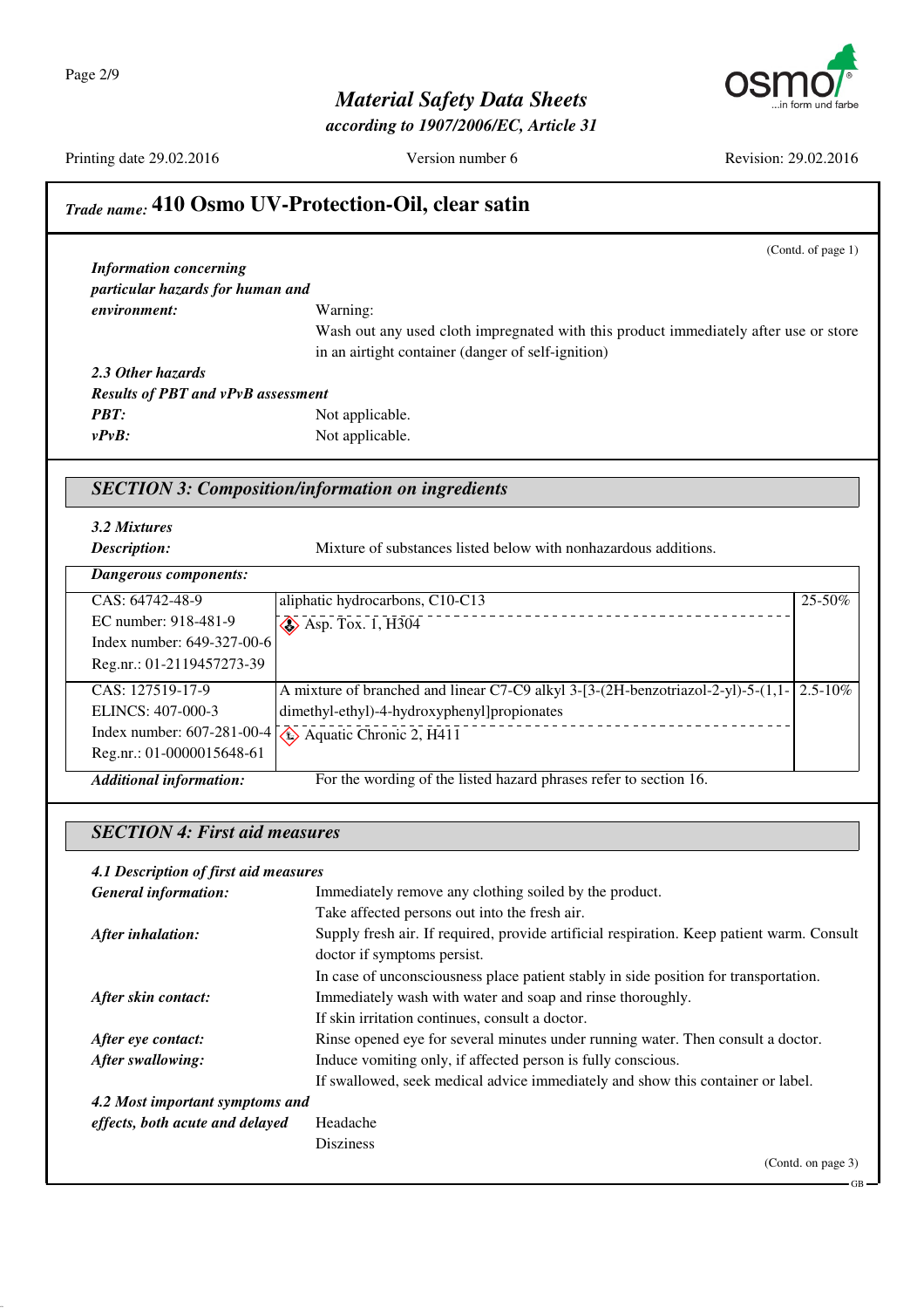Page 3/9



*according to 1907/2006/EC, Article 31*

Printing date 29.02.2016 Version number 6 Revision: 29.02.2016

(Contd. of page 2)

in form und farbe

## *Trade name:* **410 Osmo UV-Protection-Oil, clear satin**

*4.3 Indication of any immediate medical attention and special*

*treatment needed* No further relevant information available.

### *SECTION 5: Firefighting measures*

| 5.1 Extinguishing media          |                                                                                         |
|----------------------------------|-----------------------------------------------------------------------------------------|
| Suitable extinguishing agents:   | CO2, powder or water spray. Fight larger fires with water spray or alcohol resistant    |
|                                  | foam.                                                                                   |
| For safety reasons unsuitable    |                                                                                         |
| extinguishing agents:            | Water with full jet                                                                     |
| 5.2 Special hazards arising from |                                                                                         |
| <i>the substance or mixture</i>  | Formation of toxic gases is possible during heating or in case of fire.                 |
| 5.3 Advice for firefighters      |                                                                                         |
| <b>Protective equipment:</b>     | Mouth respiratory protective device.                                                    |
| <b>Additional information</b>    | Cool endangered receptacles with water spray.                                           |
|                                  | Dispose of fire debris and contaminated fire fighting water in accordance with official |
|                                  | regulations.                                                                            |

#### *SECTION 6: Accidental release measures*

| 6.1 Personal precautions,<br>protective equipment and |                                                                                         |
|-------------------------------------------------------|-----------------------------------------------------------------------------------------|
| emergency procedures                                  | Ensure adequate ventilation                                                             |
|                                                       | Keep away from ignition sources.                                                        |
| <b>6.2 Environmental precautions:</b>                 | Inform respective authorities in case of seepage into water course or sewage system.    |
|                                                       | Do not allow to enter sewers/ surface or ground water.                                  |
| 6.3 Methods and material for                          |                                                                                         |
| containment and cleaning up:                          | Warm water and cleansing agent                                                          |
|                                                       | Absorb with liquid-binding material (sand, diatomite, acid binders, universal binders). |
|                                                       | Ensure adequate ventilation.                                                            |
| <b>6.4 Reference to other sections</b>                | See Section 13 for disposal information.                                                |

#### *SECTION 7: Handling and storage*

| 7.1 Precautions for safe handling Keep receptacles tightly sealed. |                                            |                   |
|--------------------------------------------------------------------|--------------------------------------------|-------------------|
|                                                                    | Use only in well ventilated areas.         |                   |
|                                                                    | Keep away from heat and direct sunlight.   |                   |
|                                                                    | Prevent formation of aerosols.             |                   |
| <b>Information about fire - and</b>                                |                                            |                   |
| explosion protection:                                              | Keep ignition sources away - Do not smoke. |                   |
|                                                                    |                                            | (Cond. on page 4) |

GB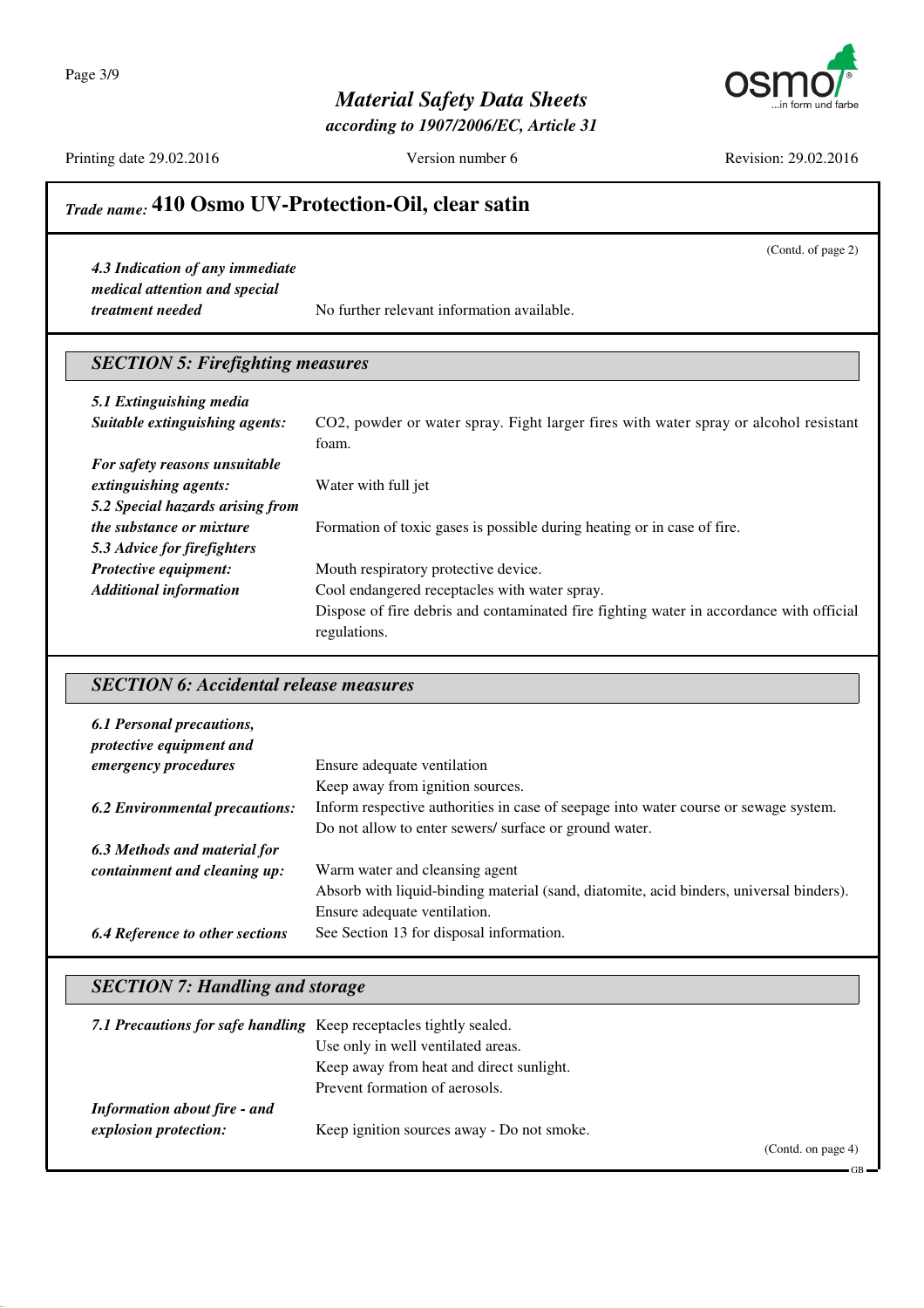

*according to 1907/2006/EC, Article 31*

Printing date 29.02.2016 Version number 6 Revision: 29.02.2016

## *Trade name:* **410 Osmo UV-Protection-Oil, clear satin**

|                                                                            | (Contd. of page 3)                                                              |  |
|----------------------------------------------------------------------------|---------------------------------------------------------------------------------|--|
|                                                                            |                                                                                 |  |
| 7.2 Conditions for safe storage, including any incompatibilities           |                                                                                 |  |
| Storage:                                                                   |                                                                                 |  |
| Requirements to be met by                                                  |                                                                                 |  |
| storerooms and receptacles:                                                | Store only in the original receptacle.                                          |  |
|                                                                            | Store in a cool location.                                                       |  |
| Information about storage in one                                           |                                                                                 |  |
| common storage facility:                                                   | Do not store together with alkalis (caustic solutions).                         |  |
|                                                                            | Do not store together with oxidising and acidic materials.                      |  |
| <b>Further information about</b>                                           |                                                                                 |  |
| storage conditions:                                                        | Store receptacle in a well ventilated area.                                     |  |
|                                                                            | Protect from frost.                                                             |  |
|                                                                            | Keep container tightly sealed.                                                  |  |
|                                                                            | Store in cool, dry conditions in well sealed receptacles.                       |  |
| 7.3 Specific end use(s)                                                    | No further relevant information available.                                      |  |
|                                                                            |                                                                                 |  |
| <b>SECTION 8: Exposure controls/personal protection</b>                    |                                                                                 |  |
| <b>Additional information about</b>                                        |                                                                                 |  |
| design of technical facilities:                                            | No further data; see item 7.                                                    |  |
| 8.1 Control parameters                                                     |                                                                                 |  |
|                                                                            | Ingredients with limit values that require monitoring at the workplace:         |  |
| 64742-48-9 aliphatic hydrocarbons, C10-C13                                 |                                                                                 |  |
| TWA $(8 \text{ H})$ Long-term value: 1.000 mg/m <sup>3</sup> , 150 ppm ppm |                                                                                 |  |
| Source: UK SIA                                                             |                                                                                 |  |
| <b>Additional information:</b>                                             | The lists valid during the making were used as basis.                           |  |
| 8.2 Exposure controls                                                      |                                                                                 |  |
| Personal protective equipment:                                             |                                                                                 |  |
| General protective and hygienic                                            |                                                                                 |  |
| measures:                                                                  | Do not eat, drink, smoke or sniff while working.                                |  |
|                                                                            | Do not carry product impregnated cleaning cloths in trouser pockets.            |  |
|                                                                            | Immediately remove all soiled and contaminated clothing                         |  |
|                                                                            | Keep away from foodstuffs, beverages and feed.                                  |  |
|                                                                            | Avoid contact with the eyes and skin.                                           |  |
|                                                                            | Do not inhale gases / fumes / aerosols.                                         |  |
| <b>Respiratory protection:</b>                                             | Use suitable respiratory protective device only when aerosol or mist is formed. |  |
|                                                                            | Not necessary if room is well-ventilated.                                       |  |
|                                                                            | Short term filter device:                                                       |  |
|                                                                            | Filter A/P2                                                                     |  |

<sup>(</sup>Contd. on page 5)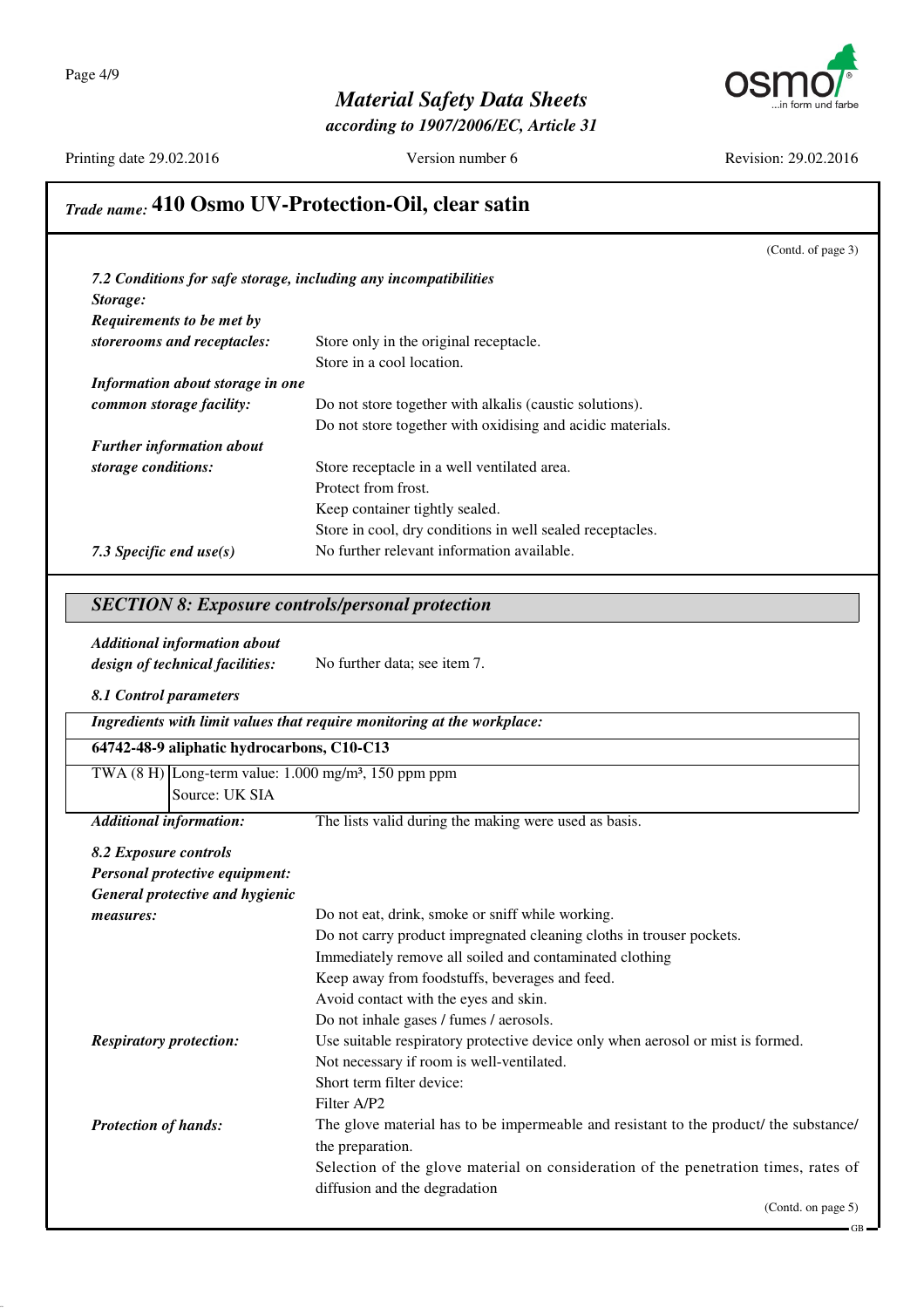

*according to 1907/2006/EC, Article 31*

Printing date 29.02.2016 Version number 6 Revision: 29.02.2016

# *Trade name:* **410 Osmo UV-Protection-Oil, clear satin**

|                                  | (Contd. of page 4)                                                                                                              |
|----------------------------------|---------------------------------------------------------------------------------------------------------------------------------|
| <b>Material of gloves</b>        | Nitrile rubber, NBR                                                                                                             |
|                                  | <b>Penetration time of glove material</b> The exact break trough time has to be found out by the manufacturer of the protective |
|                                  | gloves and has to be observed.                                                                                                  |
| For the permanent contact gloves |                                                                                                                                 |
| made of the following materials  |                                                                                                                                 |
| <i>are suitable:</i>             | Nitrile rubber, NBR                                                                                                             |
|                                  | Recommended thickness of the material: $> 0.4$ mm                                                                               |
|                                  | For the mixture of chemicals mentioned below the penetration time has to be at least                                            |
|                                  | 480 minutes (Permeation according to EN 374 Part 3: Level 6).                                                                   |
| As protection from splashes      |                                                                                                                                 |
| gloves made of the following     |                                                                                                                                 |
| <i>materials are suitable:</i>   | Nitrile rubber, NBR                                                                                                             |
| Eye protection:                  | If risk of splashing:                                                                                                           |
|                                  | Safety glasses according to EN 166:2001 (e.g. densely closing frame glasses with side                                           |
|                                  | protection)                                                                                                                     |
| <b>Body protection:</b>          | Protective work clothing                                                                                                        |

#### *SECTION 9: Physical and chemical properties*

| 9.1 Information on basic physical and chemical properties |                                                                                   |
|-----------------------------------------------------------|-----------------------------------------------------------------------------------|
| <b>General Information</b>                                |                                                                                   |
| Appearance:                                               |                                                                                   |
| Form:                                                     | Fluid                                                                             |
| Colour:                                                   | According to product specification                                                |
| Odour:                                                    | Mild                                                                              |
| Change in condition                                       |                                                                                   |
| <b>Melting point/Melting range:</b>                       | Undetermined.                                                                     |
| <b>Boiling point/Boiling range:</b>                       | $>180^{\circ}$ C                                                                  |
| <b>Flash point:</b>                                       | $\geq$ 65 °C (DIN ISO EN 2719)                                                    |
| <b>Ignition temperature:</b>                              | 240 °C                                                                            |
| Self-igniting:                                            | Product is not selfigniting.                                                      |
| Danger of explosion:                                      | Product is not explosive. However, formation of explosive air/vapour mixtures are |
|                                                           | possible.                                                                         |
| <b>Explosion limits:</b>                                  |                                                                                   |
| Lower:                                                    | $0.6$ Vol $%$                                                                     |
| <b>Upper:</b>                                             | 7.0 Vol $%$                                                                       |
| Density at 20 $\mathrm{C}$ :                              | 0.95-0.97 g/cm <sup>3</sup> (DIN 51757)                                           |
|                                                           | (Contd. on page 6)                                                                |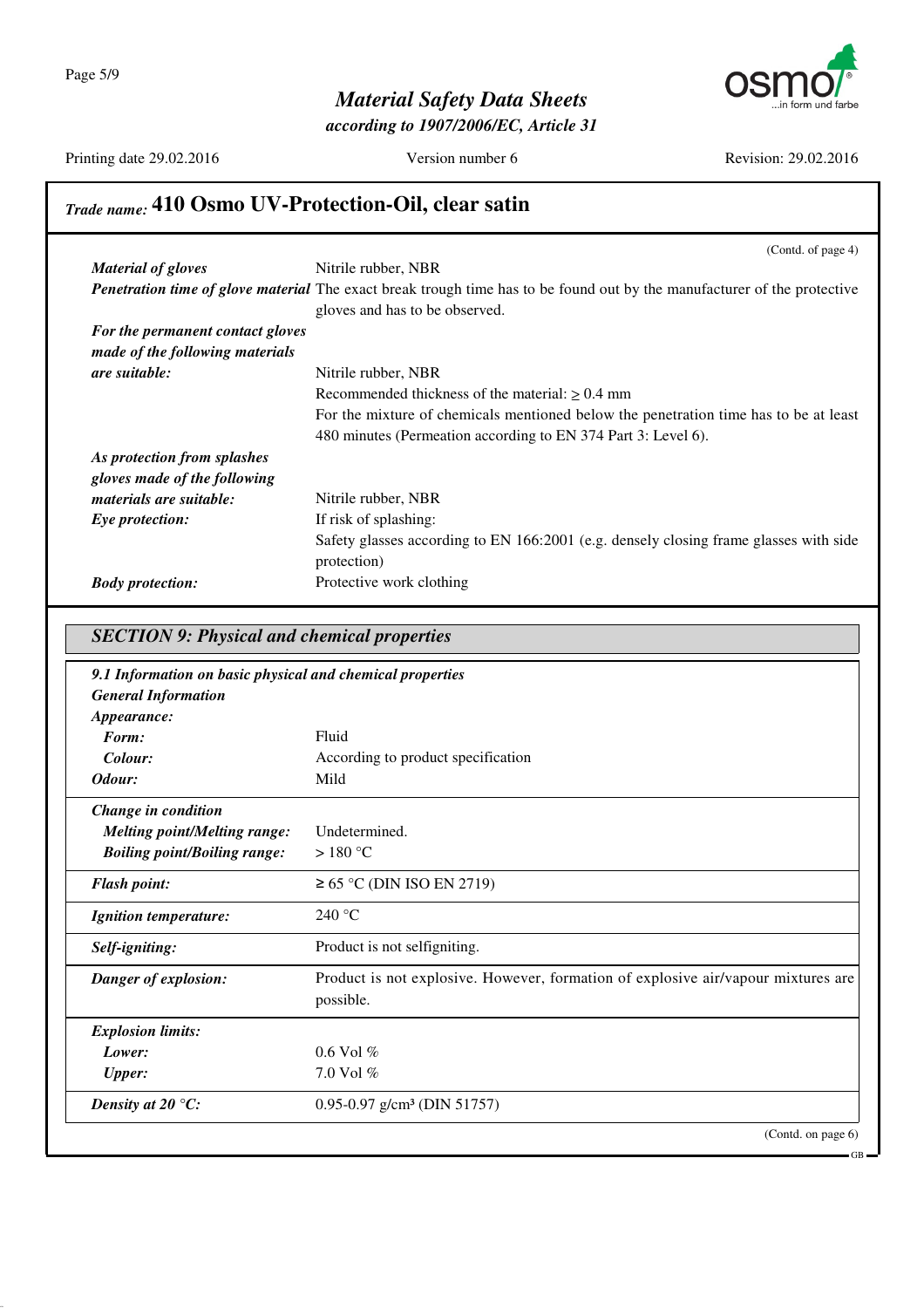

*according to 1907/2006/EC, Article 31*

Printing date 29.02.2016 Version number 6 Revision: 29.02.2016

## *Trade name:* **410 Osmo UV-Protection-Oil, clear satin**

|                                              | (Contd. of page 5)                                                                                            |  |
|----------------------------------------------|---------------------------------------------------------------------------------------------------------------|--|
| Solubility in / Miscibility with             |                                                                                                               |  |
| water:                                       | Not miscible or difficult to mix.                                                                             |  |
| <i>Viscosity:</i>                            |                                                                                                               |  |
| Dynamic:                                     | Not determined.                                                                                               |  |
| Kinematic at 20 $^{\circ}C$ :                | 60-70 s (DIN 53211/4)                                                                                         |  |
|                                              | >21 mm <sup>2</sup> /s (40 °C)                                                                                |  |
| <b>Solvent content:</b>                      |                                                                                                               |  |
| $VOC$ (EC)                                   | < 400 g/l (VOC-max. = 400 g/l (2010 A/e))                                                                     |  |
| 9.2 Other information                        | No further relevant information available.                                                                    |  |
| <b>SECTION 10: Stability and reactivity</b>  |                                                                                                               |  |
|                                              |                                                                                                               |  |
| <b>10.1 Reactivity</b>                       | No further relevant information available.                                                                    |  |
| 10.2 Chemical stability                      |                                                                                                               |  |
| <b>Thermal decomposition /</b>               |                                                                                                               |  |
| conditions to be avoided:                    | No decomposition if used and stored according to specifications.                                              |  |
| 10.3 Possibility of hazardous                |                                                                                                               |  |
| reactions<br><b>10.4 Conditions to avoid</b> | Reacts with fabric soaked in the product (e.g. cleaning wool).<br>No further relevant information available.  |  |
|                                              | No further relevant information available.                                                                    |  |
| 10.5 Incompatible materials:                 |                                                                                                               |  |
| 10.6 Hazardous decomposition<br>products:    |                                                                                                               |  |
|                                              | Formation of toxic gases is possible during heating or in case of fire.<br>Carbon monoxide and carbon dioxide |  |

*Additional information:* Warning:

Wash out any used cloth impregnated with this product immediately after use or store in an airtight container (danger of self-ignition)

#### *SECTION 11: Toxicological information*

*11.1 Information on toxicological effects*

*Acute toxicity* Based on available data, the classification criteria are not met.

|        |      | LD/LC50 values relevant for classification:    |
|--------|------|------------------------------------------------|
|        |      | 64742-48-9 aliphatic hydrocarbons, C10-C13     |
| Oral   | LD50 | $\geq$ 5000 mg/kg (rat) (OECD 401)             |
| Dermal | LD50 | $> 5000$ mg/kg (rat) (OECD 402)                |
|        |      | Inhalative $ LC50/4h 21$ mg/l (rat) (OECD 403) |

(Contd. on page 7)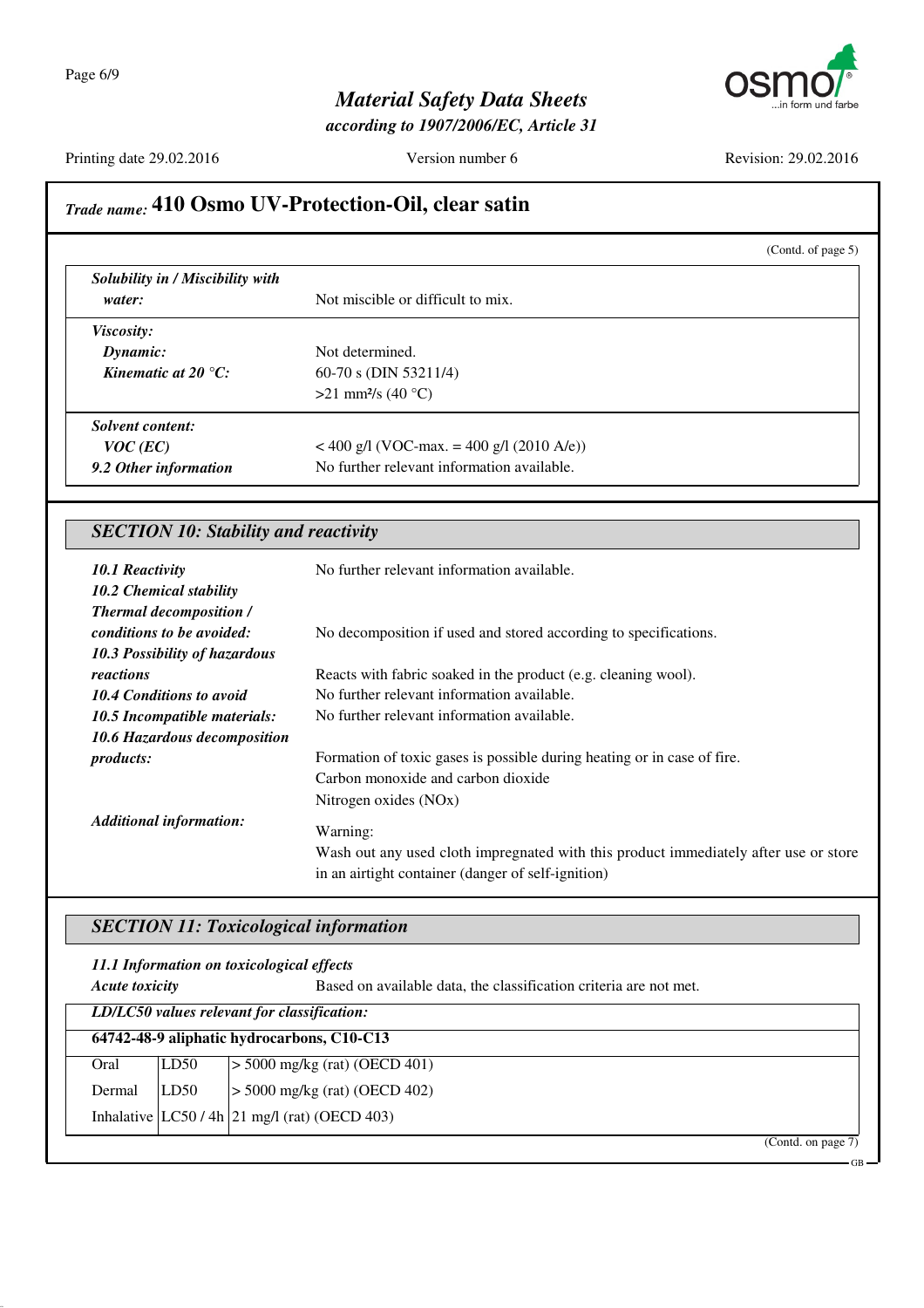

*according to 1907/2006/EC, Article 31*

Printing date 29.02.2016 Version number 6 Revision: 29.02.2016

# *Trade name:* **410 Osmo UV-Protection-Oil, clear satin**

|                                              |                           | (Contd. of page 6)<br>127519-17-9 A mixture of branched and linear C7-C9 alkyl 3-[3-(2H-benzotriazol-2-yl)-5-(1,1-dimethyl-ethyl)-4- |
|----------------------------------------------|---------------------------|--------------------------------------------------------------------------------------------------------------------------------------|
|                                              | hydroxyphenyl]propionates |                                                                                                                                      |
| Inhalative $ LC50/4h  > 5$ mg/l (rat)        |                           |                                                                                                                                      |
| Primary irritant effect:                     |                           |                                                                                                                                      |
| Skin corrosion/irritation                    |                           | At long or repeated contact with skin it may cause dermatitis due to the degreasing                                                  |
|                                              |                           | effect of the solvent.                                                                                                               |
| Serious eye damage/irritation                |                           | not tested                                                                                                                           |
| <b>Respiratory or skin sensitisation</b>     |                           | Based on available data, the classification criteria are not met.                                                                    |
|                                              |                           | CMR effects (carcinogenity, mutagenicity and toxicity for reproduction)                                                              |
| Germ cell mutagenicity                       |                           | Based on available data, the classification criteria are not met.                                                                    |
| Carcinogenicity                              |                           | Based on available data, the classification criteria are not met.                                                                    |
| Reproductive toxicity                        |                           | Based on available data, the classification criteria are not met.                                                                    |
| <b>STOT-single exposure</b>                  |                           | Based on available data, the classification criteria are not met.                                                                    |
| <b>STOT-repeated exposure</b>                |                           | Based on available data, the classification criteria are not met.                                                                    |
| <b>Aspiration hazard</b>                     |                           | Based on available data, the classification criteria are not met.                                                                    |
| <b>SECTION 12: Ecological information</b>    |                           |                                                                                                                                      |
|                                              |                           |                                                                                                                                      |
| 12.1 Toxicity                                |                           |                                                                                                                                      |
| <b>Aquatic toxicity:</b>                     |                           |                                                                                                                                      |
| 64742-48-9 aliphatic hydrocarbons, C10-C13   |                           |                                                                                                                                      |
| EC50/48h                                     |                           | $> 1000$ mg/l (daphnia) (OECD 202)                                                                                                   |
| EC50/72h                                     |                           | > 1000 mg/l (algae) (OECD 201)                                                                                                       |
| LC50 / 96h                                   |                           | $> 1000$ mg/l (fish) (OECD 203)                                                                                                      |
| Biolog. Abbaubarkeit   (-) (leicht abbaubar) |                           |                                                                                                                                      |
|                                              |                           |                                                                                                                                      |
|                                              |                           |                                                                                                                                      |
|                                              | hydroxyphenyl]propionates | 127519-17-9 A mixture of branched and linear C7-C9 alkyl 3-[3-(2H-benzotriazol-2-yl)-5-(1,1-dimethyl-ethyl)-4-                       |
| EC50/48h                                     |                           | 3.2 mg/l mg/l (daphnia) (OECD-Richtlinie 202, Teil 1)                                                                                |
| Biokonz.-Faktor                              |                           | <3 (-) (OECD-Richtlinie 305 C)                                                                                                       |
|                                              |                           | 12.2 Persistence and degradability No further relevant information available.                                                        |
| 12.3 Bioaccumulative potential               |                           | No further relevant information available.                                                                                           |
| 12.4 Mobility in soil                        |                           | No further relevant information available.                                                                                           |
| <b>Ecotoxical effects:</b>                   |                           |                                                                                                                                      |
| Remark:                                      |                           | Harmful to aquatic life with long lasting effects.                                                                                   |
| <b>Additional ecological information:</b>    |                           |                                                                                                                                      |
| <b>General notes:</b>                        |                           |                                                                                                                                      |
|                                              |                           | water                                                                                                                                |
| 12.5 Results of PBT and vPvB assessment      |                           |                                                                                                                                      |
| <b>PBT:</b><br>$vPvB$ :                      |                           | Water hazard class 1 (German Regulation) (Self-assessment): slightly hazardous for<br>Not applicable.<br>Not applicable.             |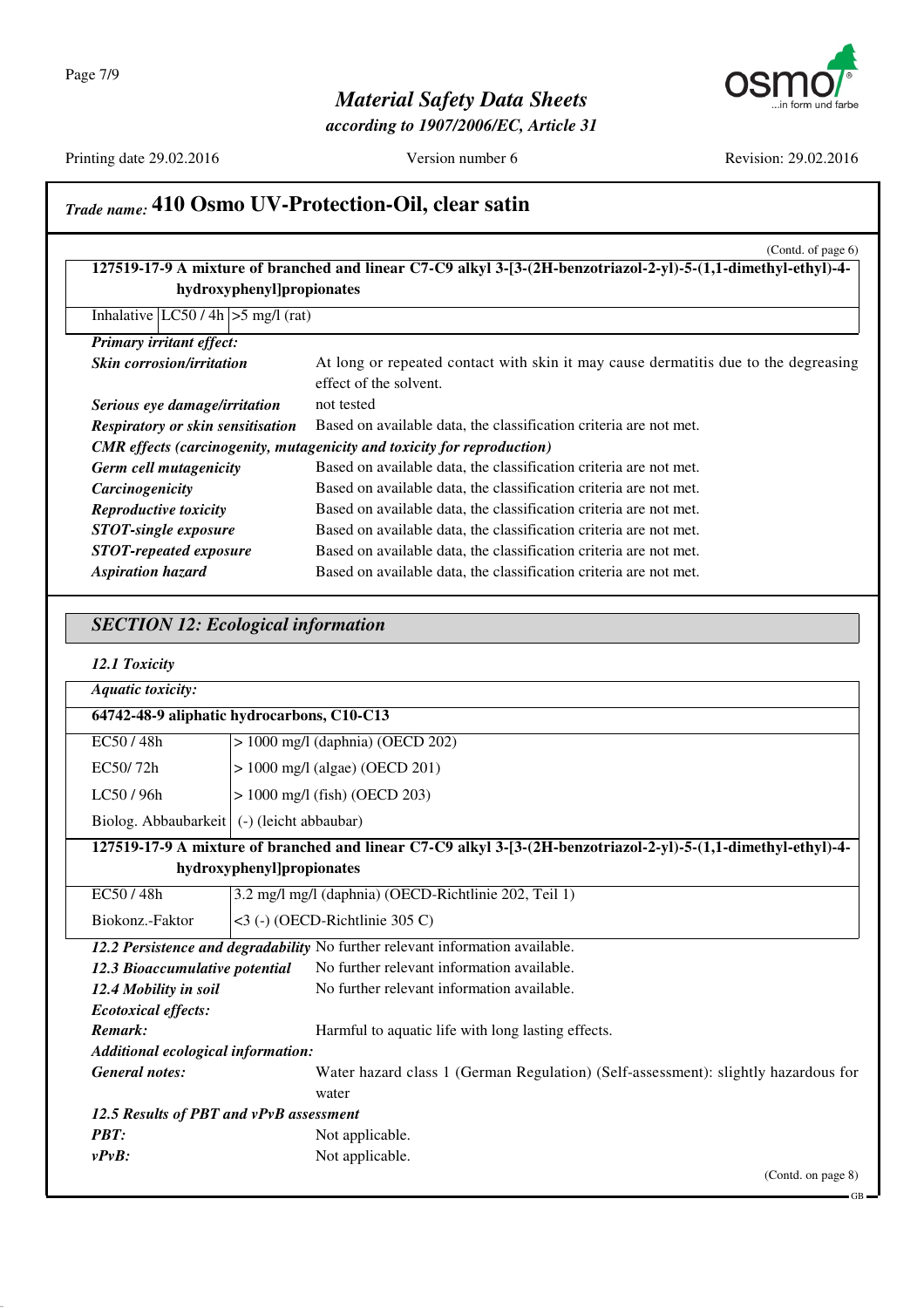

*according to 1907/2006/EC, Article 31*

Printing date 29.02.2016 Version number 6 Revision: 29.02.2016

| 12.6 Other adverse effects                                                                    |                                            | (Contd. of page 7)<br>No further relevant information available.                                      |
|-----------------------------------------------------------------------------------------------|--------------------------------------------|-------------------------------------------------------------------------------------------------------|
|                                                                                               | <b>SECTION 13: Disposal considerations</b> |                                                                                                       |
| 13.1 Waste treatment methods<br>Recommendation                                                |                                            | Must not be disposed together with household garbage. Do not allow product to reach<br>sewage system. |
|                                                                                               | European waste catalogue                   |                                                                                                       |
| 08 01 11                                                                                      |                                            | waste paint and varnish containing organic solvents or other dangerous substances                     |
| 15 01 10                                                                                      |                                            | packaging containing residues of or contaminated by dangerous substances                              |
| <b>Uncleaned packaging:</b><br><b>Recommendation:</b><br><b>Recommended cleansing agents:</b> |                                            | Disposal must be made according to official regulations.<br>Solvent naphtha                           |
|                                                                                               | <b>SECTION 14: Transport information</b>   |                                                                                                       |
| 14.1 UN-Number<br>ADR, ADN, IMDG, IATA                                                        |                                            | Void                                                                                                  |
| <b>ADR</b>                                                                                    | 14.2 UN proper shipping name               | Void                                                                                                  |
| ADN, IMDG, IATA                                                                               |                                            | Void                                                                                                  |
|                                                                                               | 14.3 Transport hazard class(es)            |                                                                                                       |
| ADR, ADN, IMDG, IATA<br><b>Class</b>                                                          |                                            | Void                                                                                                  |
| 14.4 Packing group<br>ADR, IMDG, IATA                                                         |                                            | Void                                                                                                  |
| Marine pollutant:                                                                             | 14.5 Environmental hazards:                | N <sub>o</sub>                                                                                        |
|                                                                                               | 14.6 Special precautions for user          | Not applicable.                                                                                       |
|                                                                                               |                                            | 14.7 Transport in bulk according to Annex II of Marpol<br>Not applicable.                             |
| and the IBC Code                                                                              |                                            |                                                                                                       |
| <b>UN</b> "Model Regulation":                                                                 |                                            | Void                                                                                                  |